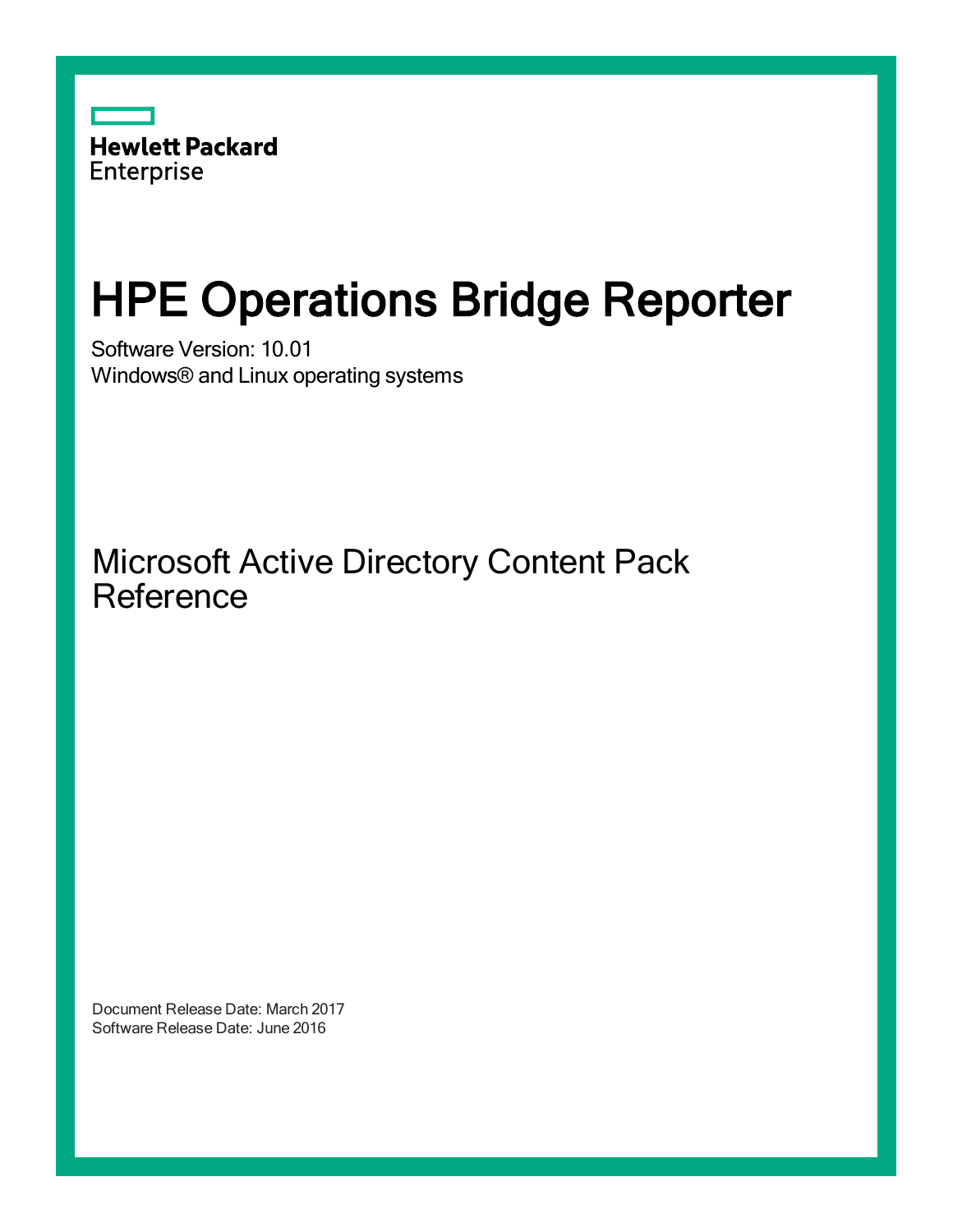### Legal Notices

#### **Warranty**

The only warranties for Hewlett-Packard Development Company, L.P. products and services are set forth in the express warranty statements accompanying such products and services. Nothing herein should be construed as constituting an additional warranty. HPE shall not be liable for technical or editorial errors or omissions contained herein.

The information contained herein is subject to change without notice.

#### Restricted Rights Legend

Confidential computer software. Valid license from HPE required for possession, use or copying. Consistent with FAR 12.211 and 12.212, Commercial Computer Software, Computer Software Documentation, and Technical Data for Commercial Items are licensed to the U.S. Government under vendor's standard commercial license.

#### Copyright Notice

© Copyright 2015 - 2016 Hewlett Packard Enterprise Development LP

#### Trademark Notices

Adobe™ is a trademark of Adobe Systems Incorporated.

Microsoft® and Windows® are U.S. registered trademarks of Microsoft Corporation.

UNIX® is a registered trademark of The Open Group.

### Documentation Updates

The title page of this document contains the following identifying information:

- Software Version number, which indicates the software version.
- Document Release Date, which changes each time the document is updated.
- <sup>l</sup> Software Release Date, which indicates the release date of this version of the software.

To check for recent updates or to verify that you are using the most recent edition of a document, go to: **https://softwaresupport.hp.com**

This site requires that you register for an HP Passport and sign in. To register for an HP Passport ID, go to: **https://hpp12.passport.hp.com/hppcf/createuser.do**

Or click the **the Register** link at the top of the HP Software Support page.

You will also receive updated or new editions if you subscribe to the appropriate product support service. Contact your HP sales representative for details.

### Support

Visit the HP Software Support Online web site at: **https://softwaresupport.hp.com**

This web site provides contact information and details about the products, services, and support that HP Software offers.

HP Software online support provides customer self-solve capabilities. It provides a fast and efficient way to access interactive technical support tools needed to manage your business. As a valued support customer, you can benefit by using the support web site to:

- Search for knowledge documents of interest
- Submit and track support cases and enhancement requests
- Download software patches
- Manage support contracts
- Look up HP support contacts
- Review information about available services
- Enter into discussions with other software customers
- Research and register for software training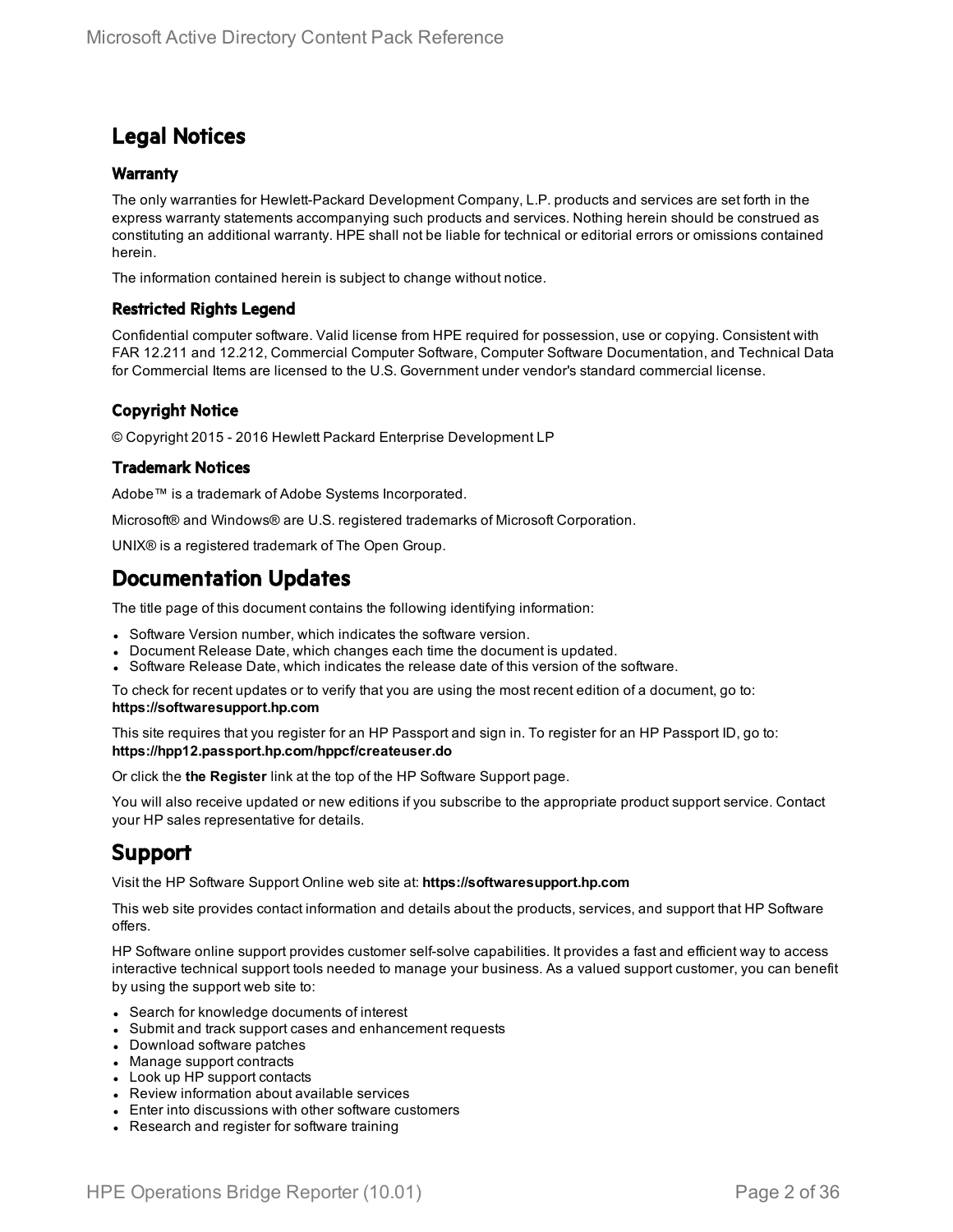Most of the support areas require that you register as an HP Passport user and sign in. Many also require a support contract. To register for an HP Passport ID, go to:

#### **https://hpp12.passport.hp.com/hppcf/createuser.do**

To find more information about access levels, go to:

#### **https://softwaresupport.hp.com/web/softwaresupport/access-levels**

**HP Software Solutions Now** accesses the HPSW Solution and Integration Portal Web site. This site enables you to explore HP Product Solutions to meet your business needs, includes a full list of Integrations between HP Products, as well as a listing of ITIL Processes. The URL for this Web site is **http://h20230.www2.hp.com/sc/solutions/index.jsp**

### About this PDF Version of Online Help

This document is a PDF version of the online help. This PDF file is provided so you can easily print multiple topics from the help information or read the online help in PDF format. Because this content was originally created to be viewed as online help in a web browser, some topics may not be formatted properly. Some interactive topics may not be present in this PDF version. Those topics can be successfully printed from within the online help.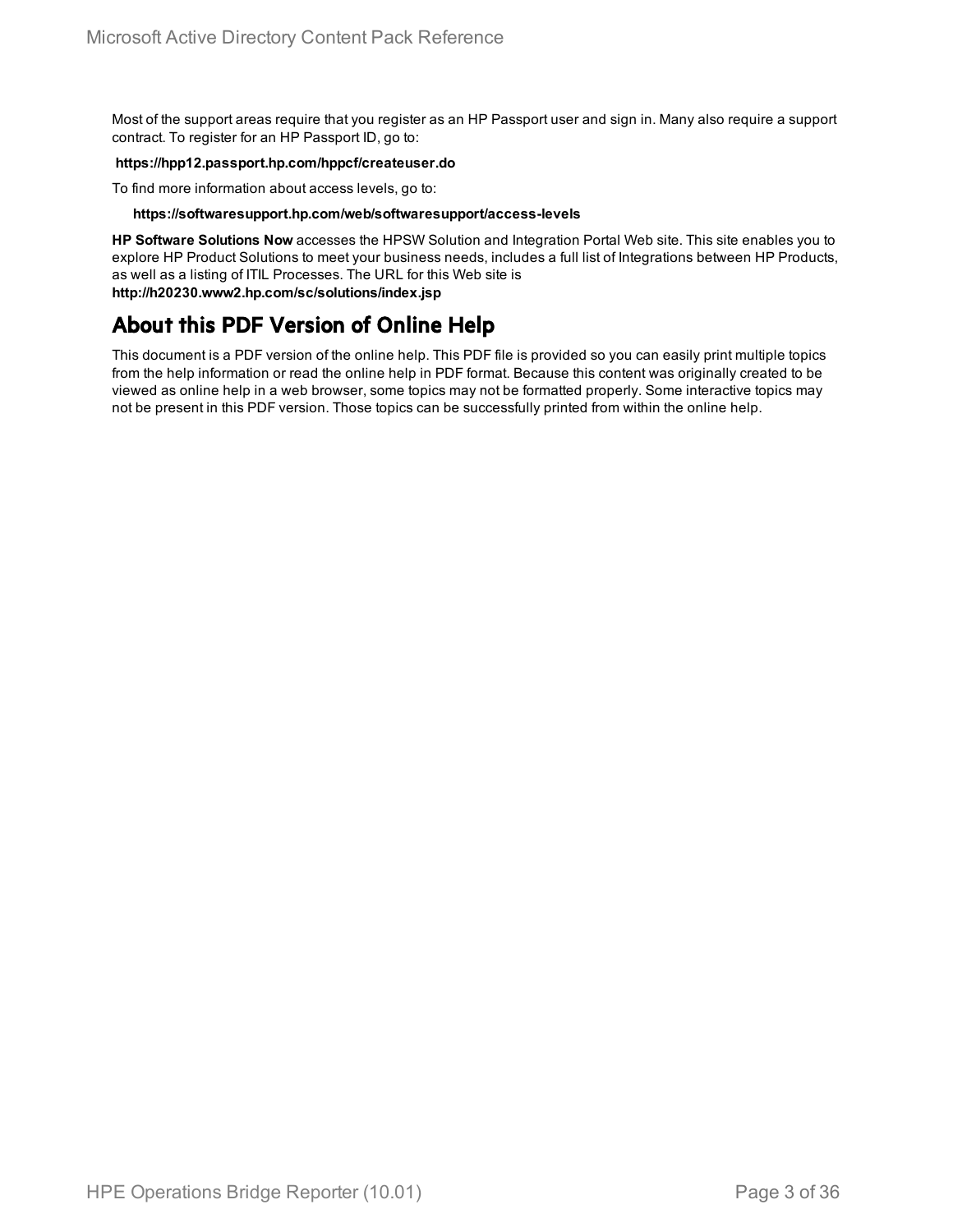## **Contents**

| Prerequisite Aspects and Policies for Microsoft Active Directory Reports 13 |  |
|-----------------------------------------------------------------------------|--|
|                                                                             |  |
|                                                                             |  |
|                                                                             |  |
|                                                                             |  |
|                                                                             |  |
|                                                                             |  |
|                                                                             |  |
|                                                                             |  |
|                                                                             |  |
|                                                                             |  |
|                                                                             |  |
|                                                                             |  |
|                                                                             |  |
|                                                                             |  |
|                                                                             |  |
| Appendix B: Calculating Microsoft Active Directory Instance Availability 34 |  |
|                                                                             |  |
|                                                                             |  |
|                                                                             |  |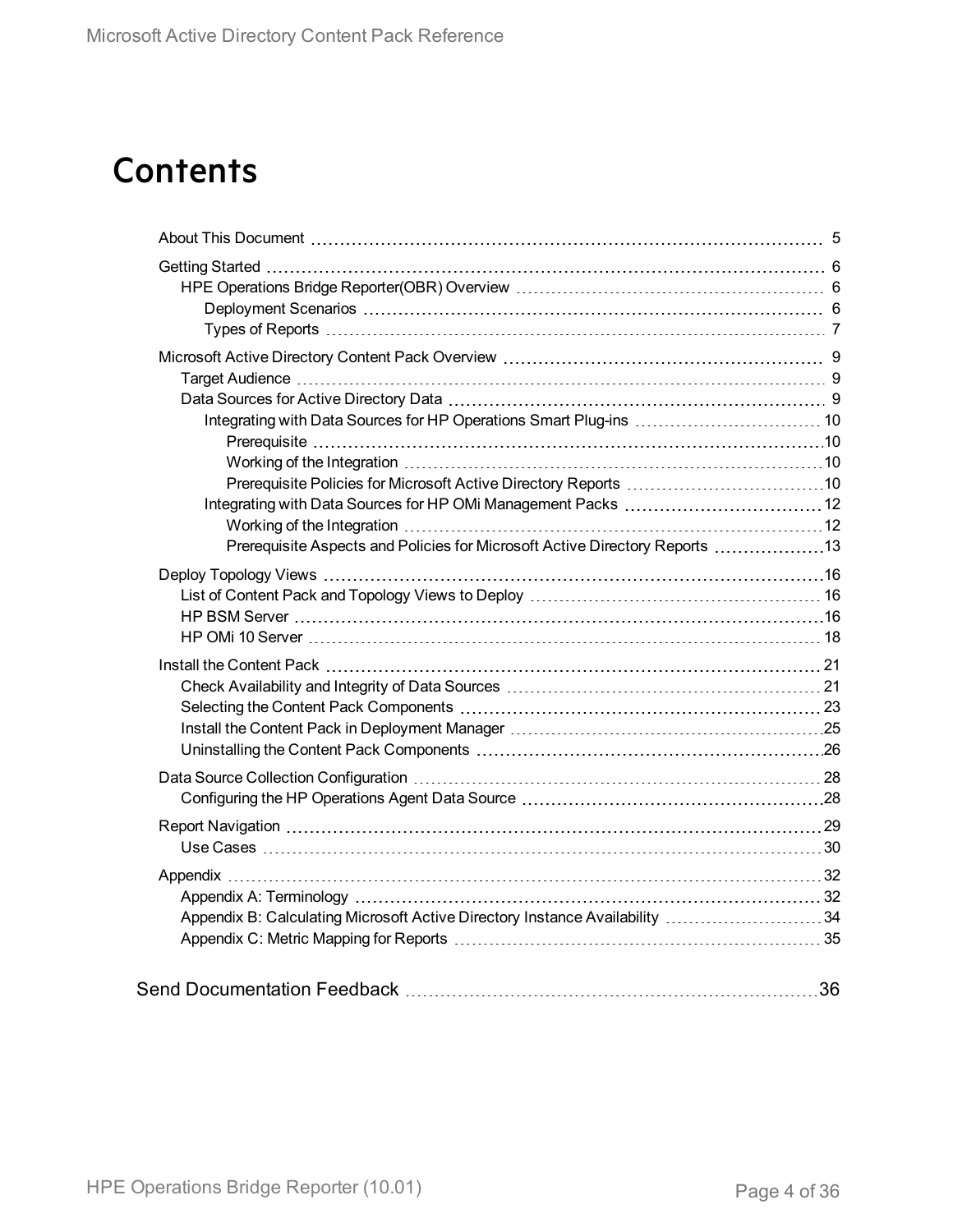## <span id="page-4-0"></span>About This Document

This document provides an overview of HPE OBR and Microsoft Active Directory Content Pack. This document provides the list of Microsoft Active Directory reports available with the Microsoft Active Directory Content Pack. The document also lists the prerequisite aspects and policies required for HPE Operations Bridge Reporter(OBR) to integrate with HP Operations Smart Plug-ins (SPIs) and HP OMi Management Packs.

This document helps you to deploy the topology views, install and configure the data source for the Microsoft Active Directory Content Pack and configure the data source. It provides information on report navigation, metric mapping for report and calculate instance availability.

For information on HPE Operations Bridge Reporter tools and contents, go to URL: <https://hpln.hpe.com/product/operations-bridge-reporter>.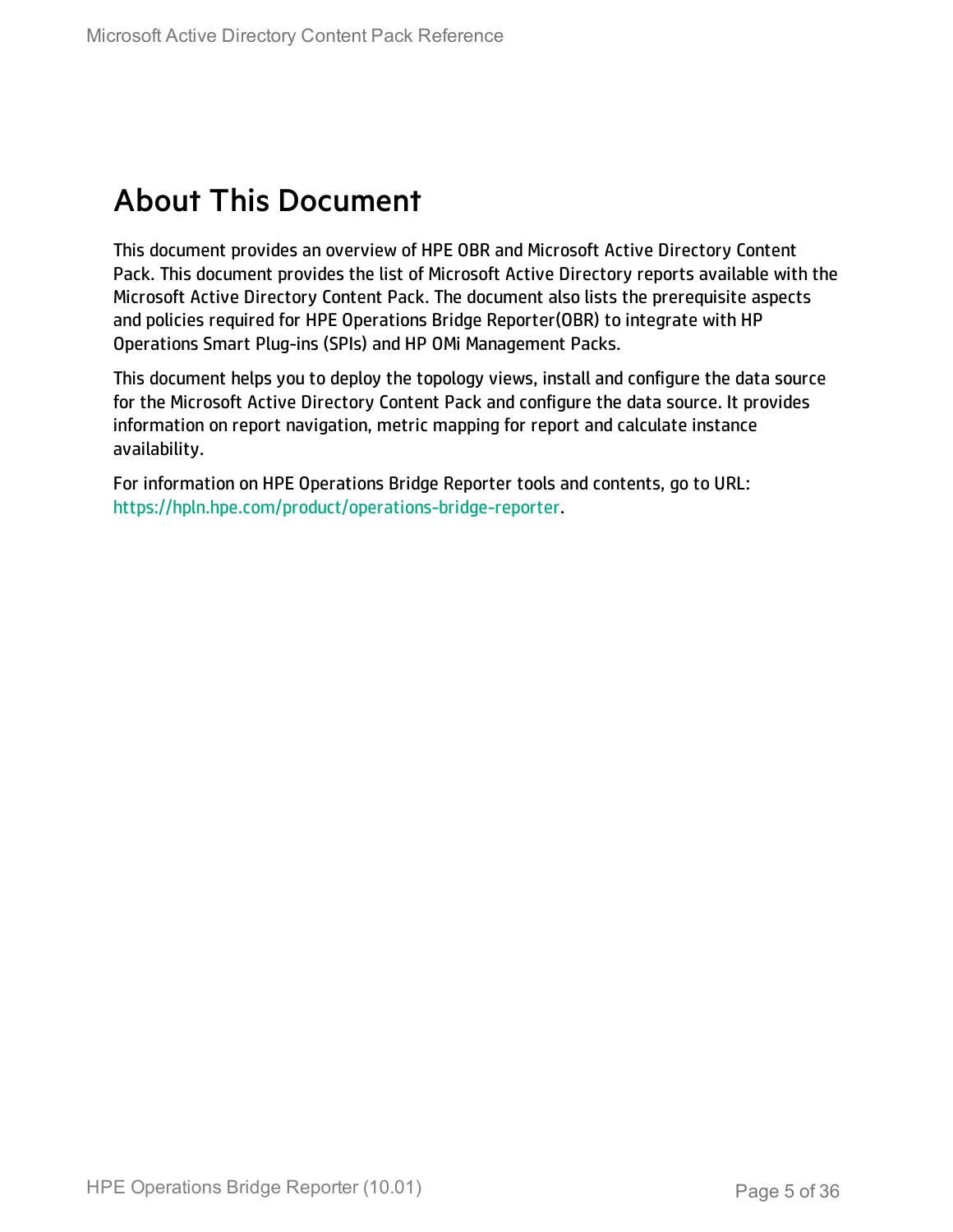## <span id="page-5-0"></span>Getting Started

<span id="page-5-1"></span>This section provides HPE OBR overview, deployment scenarios, and types of reports.

## HPE Operations Bridge Reporter(OBR) Overview

HPE OBR is a cross-domain historical infrastructure performance reporting solution. It displays top-down reports from Business Service Management (BSM) Business Service and Business Application, HP Operations Manager (HPOM) Node Group or HP OMi10 perspective to the underlying infrastructure. It also displays bottoms-up reports from the infrastructure to the impacted Business Services and Business Applications or Node Groups. It leverages the topology information to show how the underlying infrastructure health, performance and availability affects your Business Services and Business Applications or Node Groups in the long term. You can navigate from higher level cross domain reports to detailed domain level reports.

### <span id="page-5-2"></span>Deployment Scenarios

Following are the deployment scenarios supported on HPE OBR:

- **. Deployment with BSM/OMi** In this deployment, Run-time Service Model (RTSM) is the source of topology information. HPE OBR discovers and synchronizes topology information from OMi. In a BSM environment with underlying HPOM servers, this synchronization technique receives discovered topology data from multiple HPOM systems and updates the Configuration Items (CIs) and CI relationships in the RTSM as soon as changes are discovered. However, you can also use the HPOM D-MoM dynamic topology synchronization technique to discover and synchronize the topology information in RTSM. In an environment with OMi 10.00, HPE OBR uses RTSM to obtain topology information and metrics from HP Operations Agent or HP SiteScope systems that are configured with OMi.
- <sup>l</sup> **Deployment with HP Operations Manager** In this deployment, the topology information is a group of managed nodes defined in HPOM that are logically combined for operational monitoring. These logical node groups are created by HPOM users to classify the nodes as specific organizations or entities within their enterprise. For example, a group called Exchange Servers can be created in HPOM to organize the specific Exchange Servers and Active Directory nodes for reporting or monitoring purposes. HPE OBR uses the node groups from HPOM for its topology computation.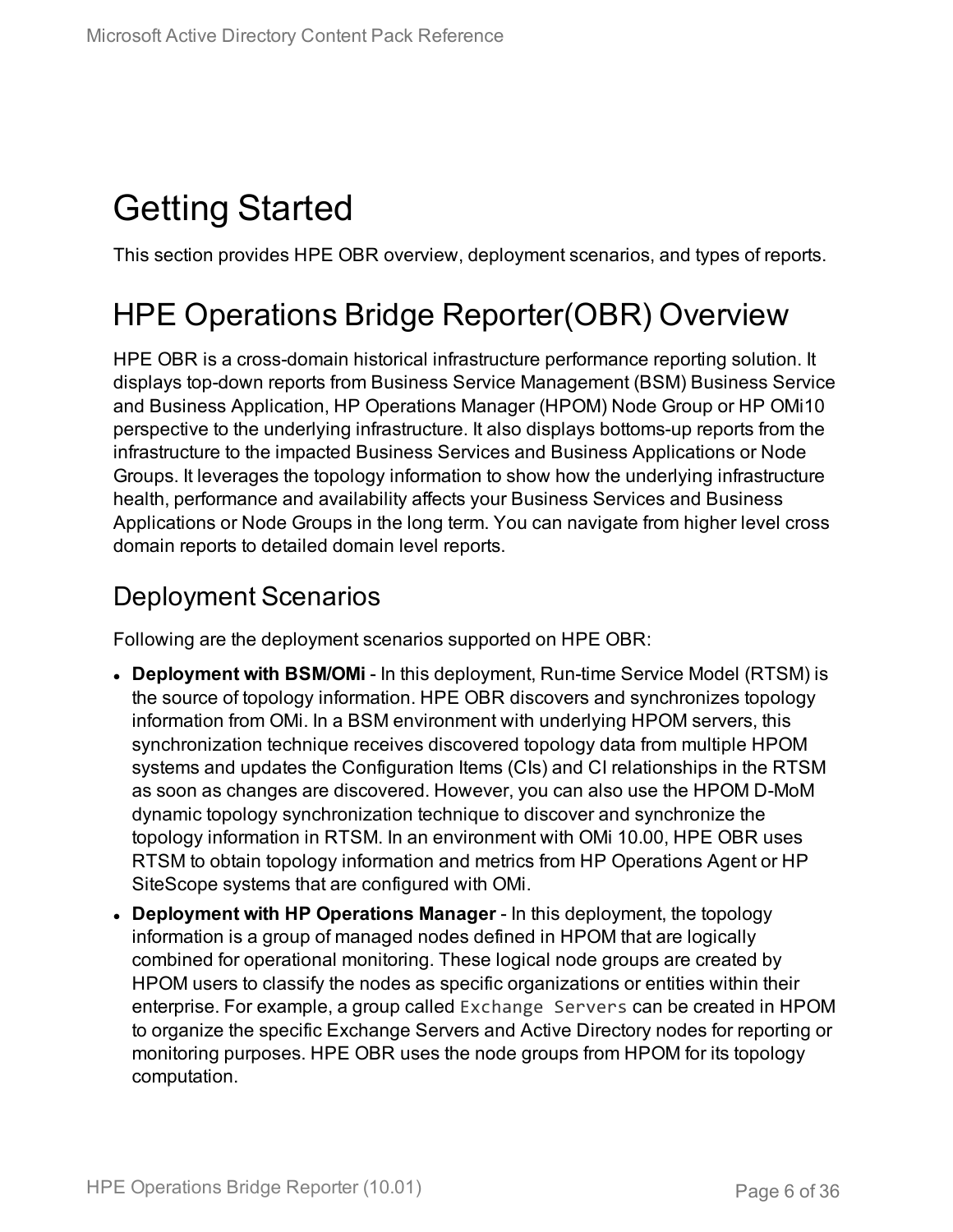- **.** Deployment with VMware vCenter VMware vCenter is a distributed server-client software solution that provides a central and a flexible platform for managing the virtual infrastructure in business-critical enterprise systems. VMware vCenter centrally monitors performance and events, and provides an enhanced level of visibility of the virtual environment, thus helping IT administrators to control the environment with ease.
- **Other deployments** Apart from the basic deployment scenarios, you can collect data from the following sources independently:
	- Deployment with NNMi
	- Deployment with a generic database
	- Deployment with other applications using CSV

### <span id="page-6-0"></span>Types of Reports

The reports available in HPE Operations Bridge Reporter (OBR) are divided into two broad categories:

- Business Service Management
- Infrastructure Management

The following image shows the supported list of reports folders under both these categories: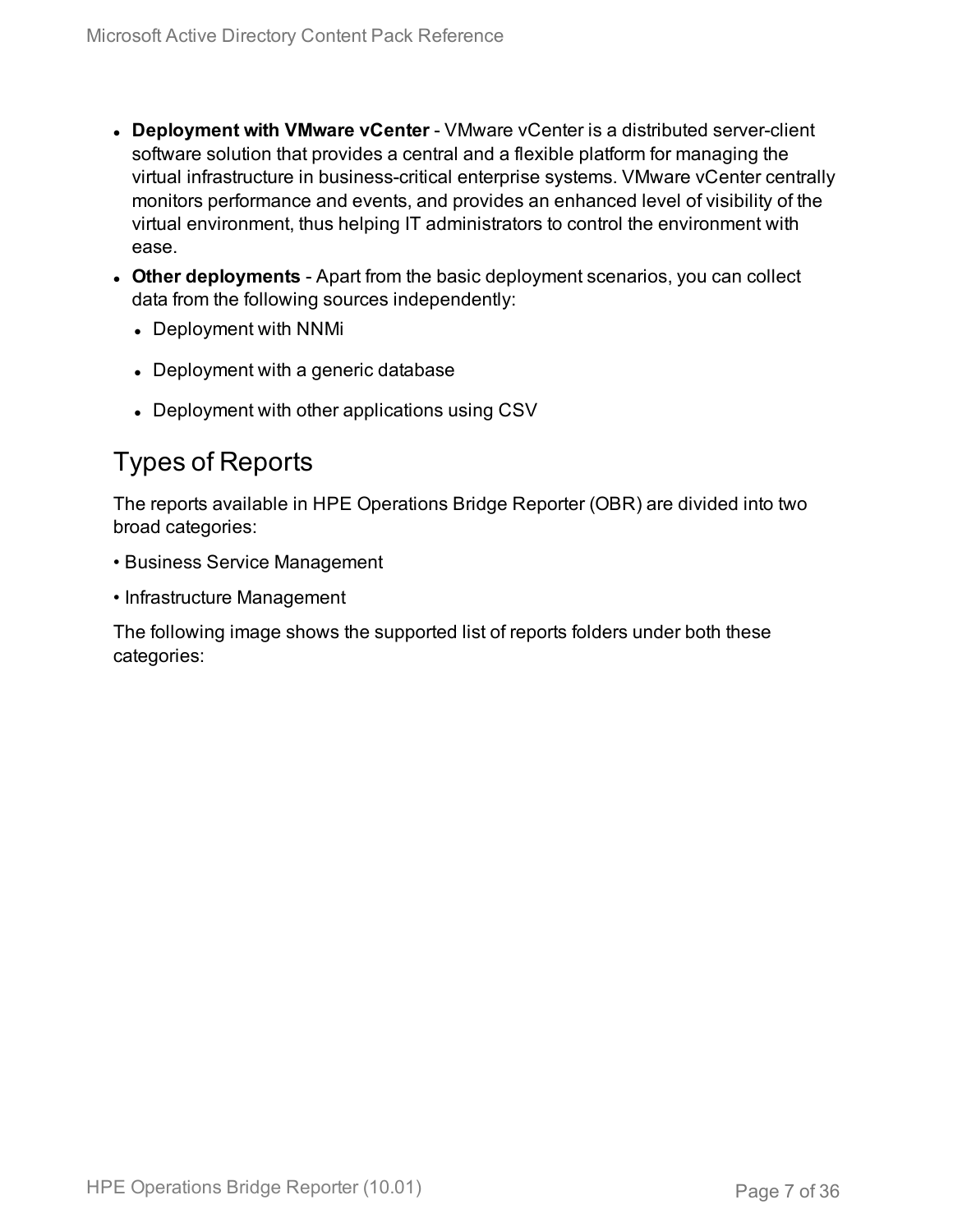

To view a map of all the reports available in the Microsoft Active Directory Content Pack, see Report [Navigation](#page-28-0).

For more information on HPE Operations Bridge Reporter concepts, see *HPE Operations Bridge Reporter Concepts Guide* and *HPE Operations Bridge Reporter Content Development Guide*.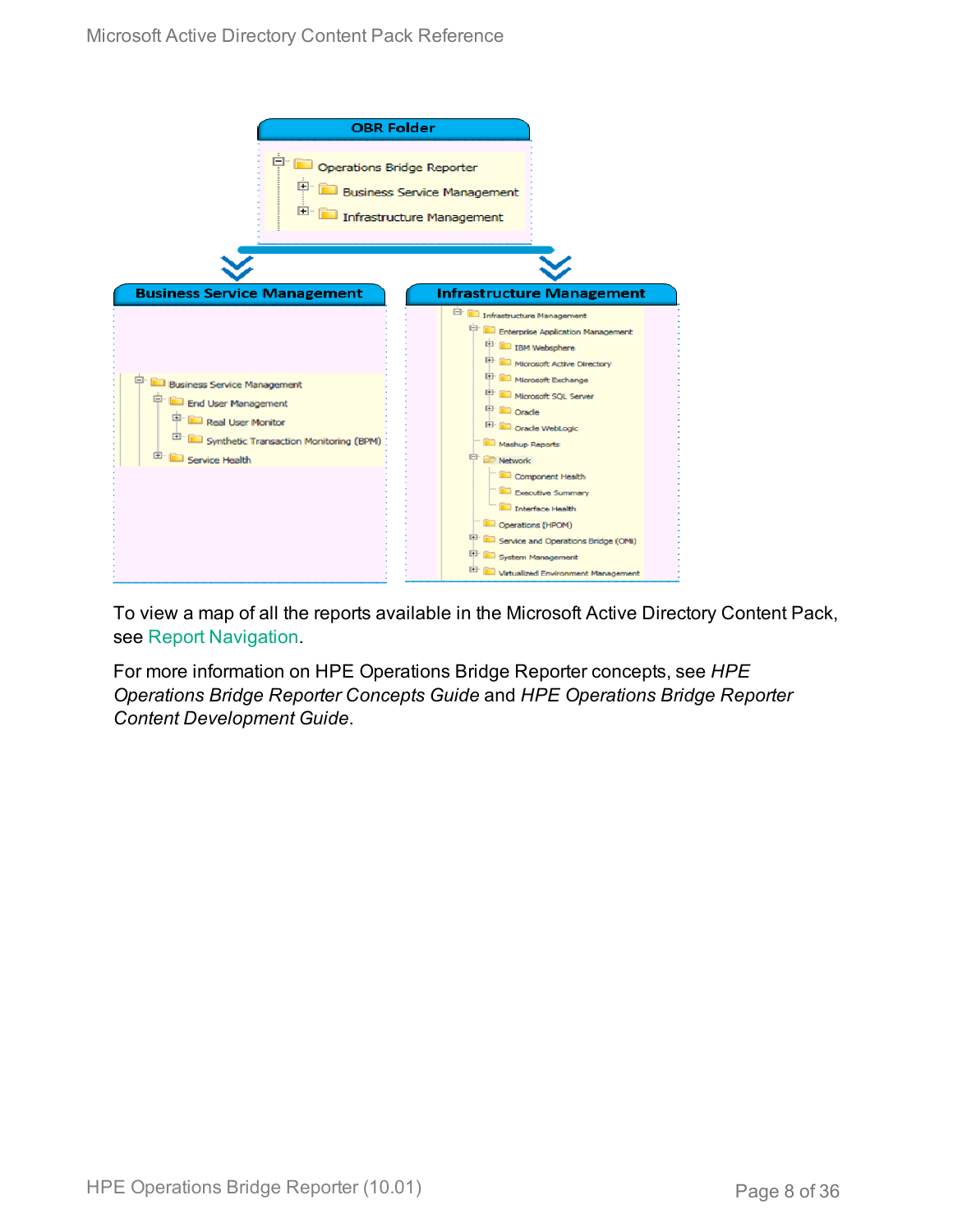## <span id="page-8-0"></span>Microsoft Active Directory Content Pack Overview

This section provides an overview of Microsoft Active Directory Content Pack, target audience, and supported data sources.

The Microsoft Active Directory Content Packs determine the fact data that are to be collected from the various data sources, and the interval at which the data is collected. Configuration of the data source connections for the Microsoft Active Directory Content Packs depends on the type of deployment scenario used.

### <span id="page-8-1"></span>Target Audience

Target audience for Microsoft Active Directory reports are Operations Center Managers and Database Administrators, who help to setup and maintain the Microsoft Active Directory setup in the IT infrastructure. Microsoft Active Directory reports help users to assess the availability and health of the domain controllers over a specific period. Microsoft Active Directory reports help users to manage the Active Directory proactively and more efficiently.

### <span id="page-8-2"></span>Data Sources for Active Directory Data

OBR integrates and collects historical and ongoing database performance metrics from the HP Operations Smart Plug-In and HP OMi Management Pack for Microsoft Active Directory data stores in BSM Run-time Service Model (RTSM) and HPOM deployment scenarios.

The Microsoft Active Directory Content Pack identifies the list of metrics or facts that OBR must collect from each of these data sources. The corresponding dimension data is collected from the RTSM or HPOM topology source, depending on the OBR deployment scenario.

OBR collects data from different data sources at periodic intervals based on the collection policies predefined in the **MicrosoftActiveDirectory\_ETL\_ADSPI Content Pack**. From each data source, summarized fact data is collected at a 5-minute interval. This fact data is called rate data and is stored in the database in rate tables as individual records. For a 60-minute interval, there are 12 records in the tables. OBR aggregates these records and converts the data to hourly and daily data. This aggregated data is displayed in the reports along with monthly and yearly aggregates that are derived by online aggregation.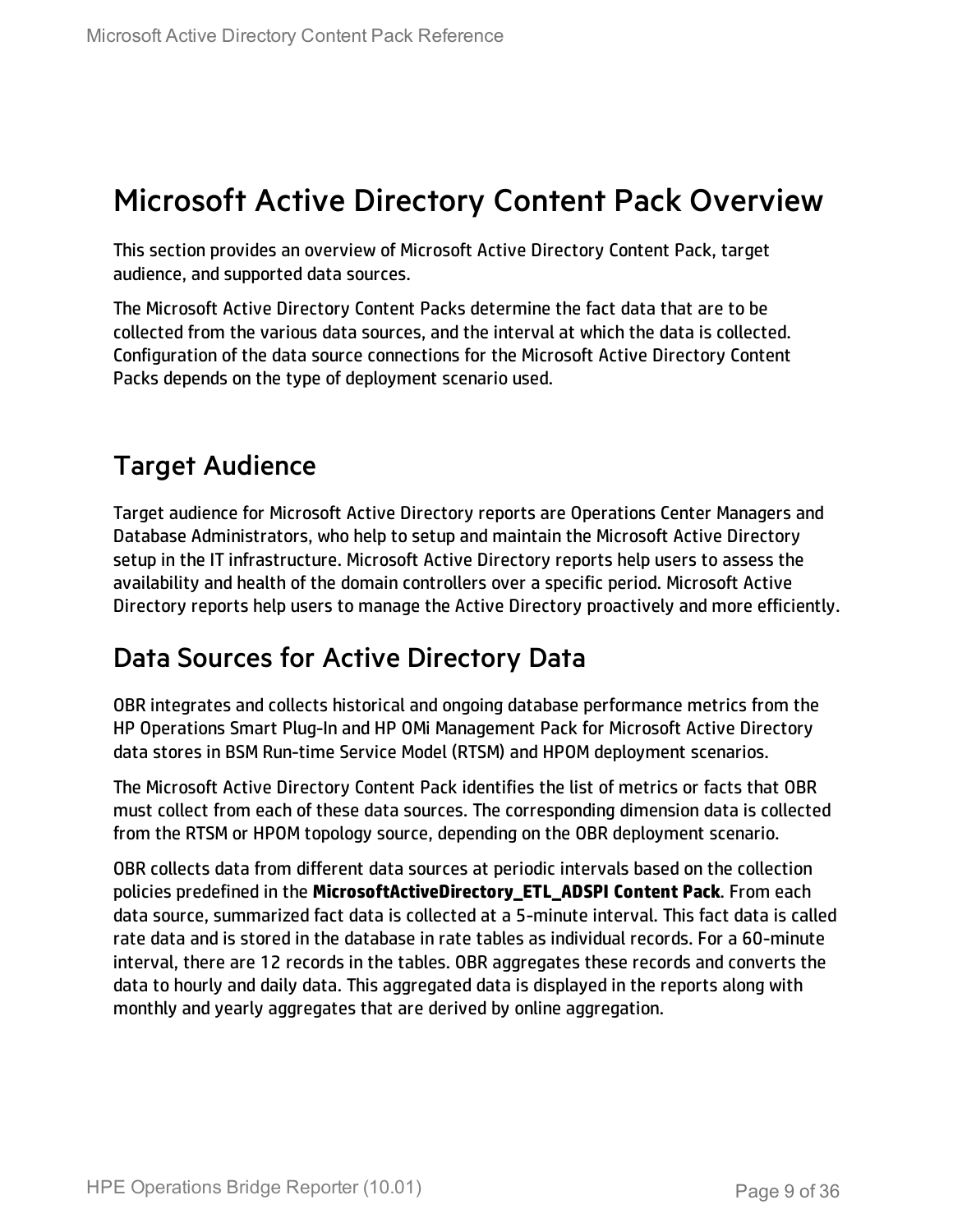### <span id="page-9-0"></span>Integrating with Data Sources for HP Operations Smart Plug-ins

To show reports on the data collected from Microsoft Active Directory, OBR relies on the metrics collected by collectors of HP Operations Smart Plug-in for Microsoft Active Directory (Active Directory SPI). SPI collectors store the data into the data store provided by the HP Operations agent. OBR's integration with SPI data sources facilitate transfer of data from HP Operations agent's data store to OBR's database. This integration is established when you deploy OBR in the HPOM deployment scenario.

OBR provides performance reports for the Microsoft Active Directory enterprise applications.

#### <span id="page-9-1"></span>**Prerequisite**

The following is the prerequisite to integrate with data source for HP Operations Smart Plug-ins:

• CODA logging is a prerequisite for HPE OBR to be able to collect data from multiple instances.

#### <span id="page-9-2"></span>Working of the Integration

1. Installation and configuration of the SPI ensures that necessary instrumentation, scripts, programs, and policies are transferred to a node where the application is running and the HP Operations agent is already installed.

**Tip:** For successful installation and configuration of the Active Directory SPI, see the SPI documentation.

- 2. SPI collectors start collecting data on the node based on rules and specifications available with the policies deployed on the node.
- 3. SPI stores the collected data into HP Operations agent's data store. The SPI creates at least one *data source* in agent's data store.
- 4. After configuring OBR to collect data from a data source and installing the Microsoft Active directory, OBR starts collecting historical data from agent's data store.

#### <span id="page-9-3"></span>Prerequisite Policies for Microsoft Active Directory Reports

The following table lists the Microsoft Active Directory SPI policies required by each Microsoft Active Directory report.

**Note:** Not every policy should be deployed to every Microsoft Active Directory node. See *HP Operations Smart Plug-in for Microsoft Active Directory Reference Guide* and/or the *HP Operations Smart Plug-in for Microsoft Active Directory Online Help* to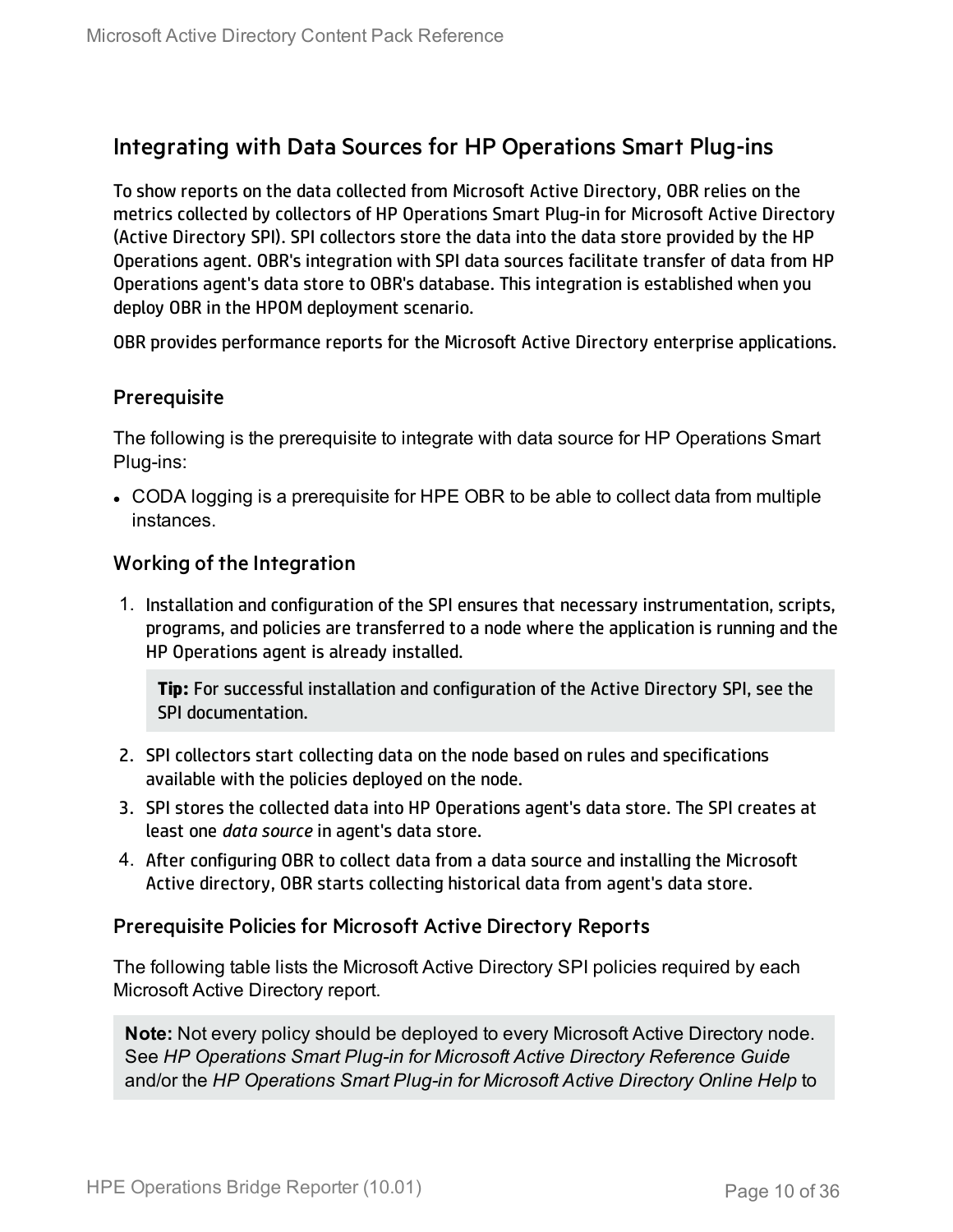understand what each policy does and determine which policies are appropriate for the role played by each server. Deploying the policies indiscriminately will result in incorrect messages originating from the node.

In addition, see the SPI documentation for information on how the policies should be deployed and what additional configuration steps may be required.

**Note:** Policy Configuration Requirement is not required; deploy the policy with default settings.

| <b>Report Name</b>                | <b>Data</b><br><b>Source</b> | <b>Data Class</b>              | <b>Required SPI Policy</b>                |
|-----------------------------------|------------------------------|--------------------------------|-------------------------------------------|
| AD Adhoc                          | <b>ADSPI</b>                 | <b>ADSPI DITDBSIZE</b>         | <b>ADSPI-DIT TotalDitSize</b>             |
| Comparison                        |                              | ADSPI<br><b>DITQUEUELENGTH</b> | ADSPI-DIT<br><b>DITQueueLength</b>        |
|                                   |                              | ADSPI<br><b>LOGDISKSIZE</b>    | ADSPI-DIT<br>LogFilesPercentFull          |
|                                   |                              | ADSPI<br><b>REPLATENCY</b>     | ADSPIRep_<br>MonitorIntraSiteReplication, |
|                                   |                              |                                | ADSPI-Rep<br>MonitorInterSiteReplication  |
| <b>AD Availability</b>            | <b>ADSPI</b>                 | ADSPI<br><b>RESPONSETIME</b>   | ADSPI-Response Logging                    |
| <b>FSMO Role Holder</b>           | <b>ADSPI</b>                 | ADSPI FSMO<br><b>ROLEMVMT</b>  | ADSPI-FSMO RoleMvmt                       |
| <b>DC-GC Replication</b><br>Delay | <b>ADSPI</b>                 | <b>ADSPI GCREP</b>             | ADSPI-Rep_GC_Check_<br>and Threshold      |
|                                   |                              |                                | ADSPI-Rep_GC_Check_<br>and Threshold_2k8+ |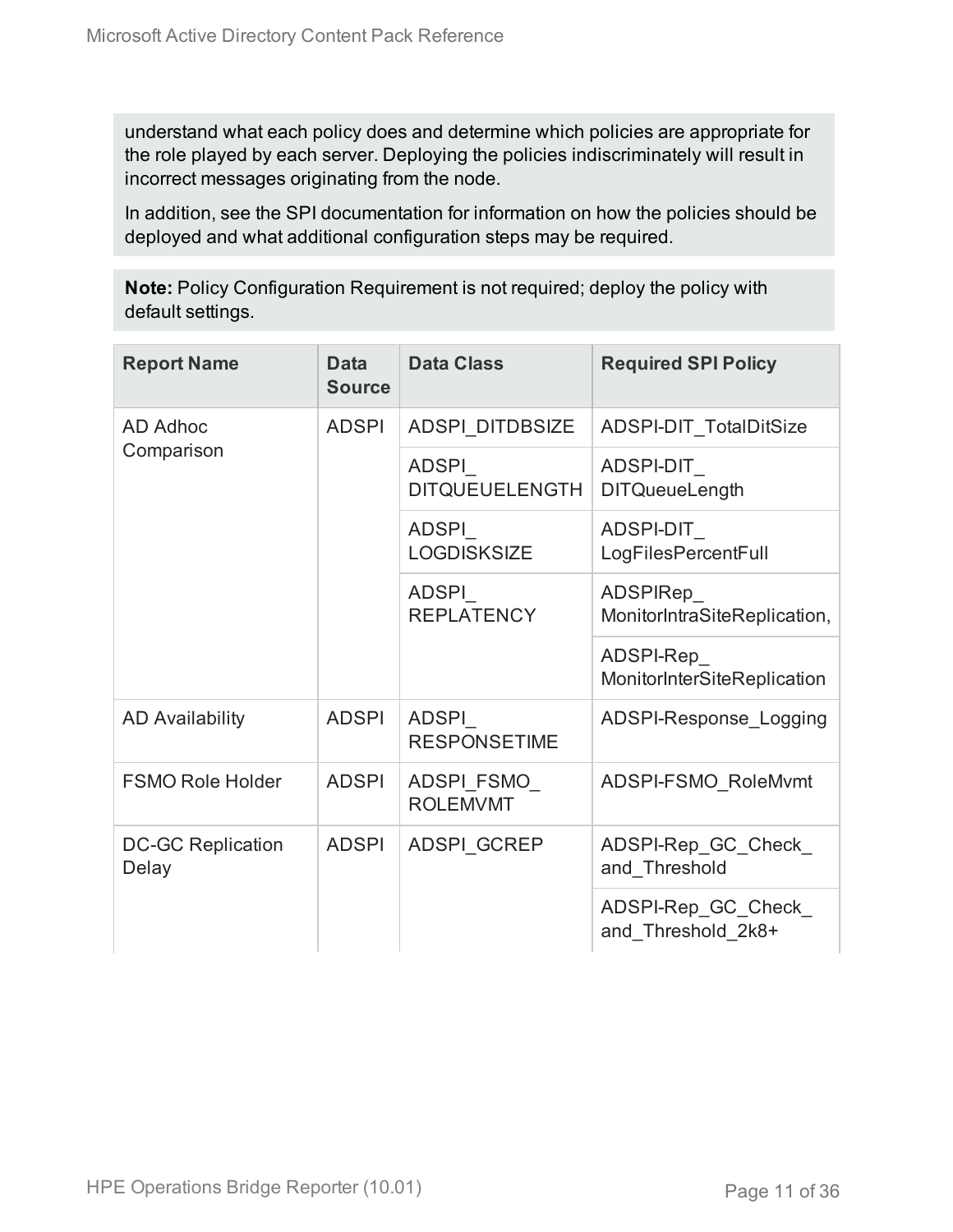| <b>Report Name</b>      | Data<br><b>Source</b> | <b>Data Class</b>              | <b>Required SPI Policy</b>               |  |                                   |                                         |
|-------------------------|-----------------------|--------------------------------|------------------------------------------|--|-----------------------------------|-----------------------------------------|
| DC Capacity             | <b>ADSPI</b>          | <b>ADSPI DITDBSIZE</b>         | <b>ADSPI-DIT TotalDitSize</b>            |  |                                   |                                         |
|                         |                       | ADSPI<br><b>DITQUEUELENGTH</b> | ADSPI-DIT<br><b>DITQueueLength</b>       |  |                                   |                                         |
|                         |                       | ADSPI<br><b>LOGDISKSIZE</b>    | ADSPI-DIT<br>LogFilesPercentFull         |  |                                   |                                         |
|                         |                       | <b>ADSPI NTDSP</b>             | <b>ADSPI Logging</b>                     |  |                                   |                                         |
| <b>DC</b> Health        | <b>ADSPI</b>          | <b>ADSPI DITDBSIZE</b>         | ADSPI-DIT TotalDitSize                   |  |                                   |                                         |
|                         |                       | ADSPI<br><b>DITQUEUELENGTH</b> | ADSPI-DIT<br><b>DITQueueLength</b>       |  |                                   |                                         |
|                         |                       | <b>ADSPI NTDSP</b>             | ADSPI_Logging                            |  |                                   |                                         |
|                         |                       |                                |                                          |  | <b>ADSPI</b><br><b>REPLATENCY</b> | ADSPIRep<br>MonitorIntraSiteReplication |
|                         |                       |                                | ADSPI-Rep<br>MonitorInterSiteReplication |  |                                   |                                         |
| DC Availability Details | <b>ADSPI</b>          | ADSPI<br><b>RESPONSETIME</b>   | ADSPI-Response Logging                   |  |                                   |                                         |

### <span id="page-11-0"></span>Integrating with Data Sources for HP OMi Management Packs

To show reports on the data collected from Microsoft Active Directory, OBR relies on the metrics collected by HP OMi Management Pack. The HP OMi Management Pack collectors store the data into the data store provided by the HP Operations agent. OBR's integration with HP OMi Management Pack data sources facilitates transfer of data from HP Operations agent's data store to OBR's database. This integration is established when you deploy OBR views in the RTSM deployment scenario.

<span id="page-11-1"></span>OBR provides performance reports for the Microsoft Active Directory enterprise application.

#### Working of the Integration

1. Installation and configuration of HP OMi Management Packs ensures that necessary instrumentation, scripts, programs, and policies are transferred to a node where the application is running and the HP Operations agent is already installed.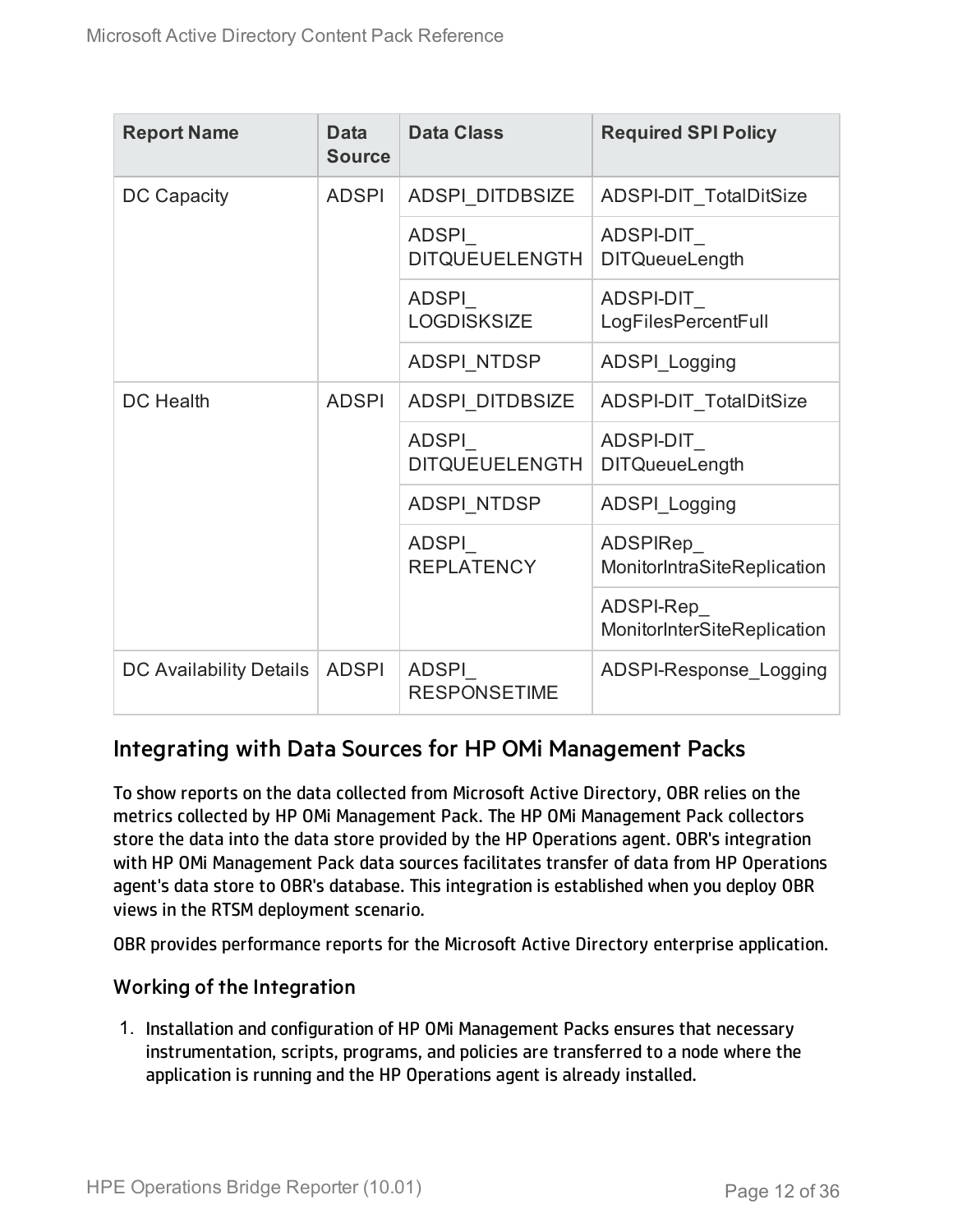**Tip:** For successful installation and configuration of HP OMi Management Packs, see the *HP Operations Manager i Management Packs* documentation.

- 2. HP OMi Management Pack collectors start collecting data on the node based on rules and specifications available with the policies deployed on the node.
- 3. HP OMi Management Pack stores the collected data into HP Operations agent's data store. Each HP OMi Management Pack creates at least one *data source* in agent's data store.
- 4. After configuring OBR to collect data from a data source and installing Microsoft Active Directory, OBR starts collecting historical data from agent's data store.

#### <span id="page-12-0"></span>Prerequisite Aspects and Policies for Microsoft Active Directory Reports

The following table lists the OMi MP for Microsoft Active Directory policies and aspects required for each Microsoft Active Directory report.

**Note:** Not every policy should be deployed to every Microsoft Active Directory node. See *HP OMi MP for Microsoft Active Directory Online Help* to understand what each policy does and determine which policies are appropriate for the role played by each server. Deploying the policies indiscriminately will result in incorrect messages originating from the node.

In addition, see the OMi MP documentation for information on how the policies should be deployed and what additional configuration steps may be required.

| <b>Report</b><br><b>Name</b> | <b>Aspect</b>                     | <b>Policy Templates in</b>          | <b>HP Operations agent</b> |                                           |  |  |
|------------------------------|-----------------------------------|-------------------------------------|----------------------------|-------------------------------------------|--|--|
|                              | <b>Name</b>                       | <b>Aspect</b>                       |                            | Data Class Name                           |  |  |
| AD Adhoc<br>Comparison       | <b>MicrosoftA</b><br>D DIT        | <b>MSAD TotalDitSize</b>            | <b>ADSPI</b>               | <b>ADSPI</b><br><b>DITDBSIZE</b>          |  |  |
|                              | <b>MicrosoftA</b><br>D DIT        | MSAD DITQueueLength                 |                            | <b>ADSPI</b><br><b>DITQUEUELENGT</b><br>Н |  |  |
|                              | <b>MicrosoftA</b><br><b>D DIT</b> | MSAD<br>LogFilesPercentFull         |                            | <b>ADSPI</b><br><b>LOGDISKSIZE</b>        |  |  |
|                              | <b>MicrosoftA</b><br>D            | MSAD_Rep_GC_<br>Check and Threshold |                            | <b>ADSPI GCREP</b>                        |  |  |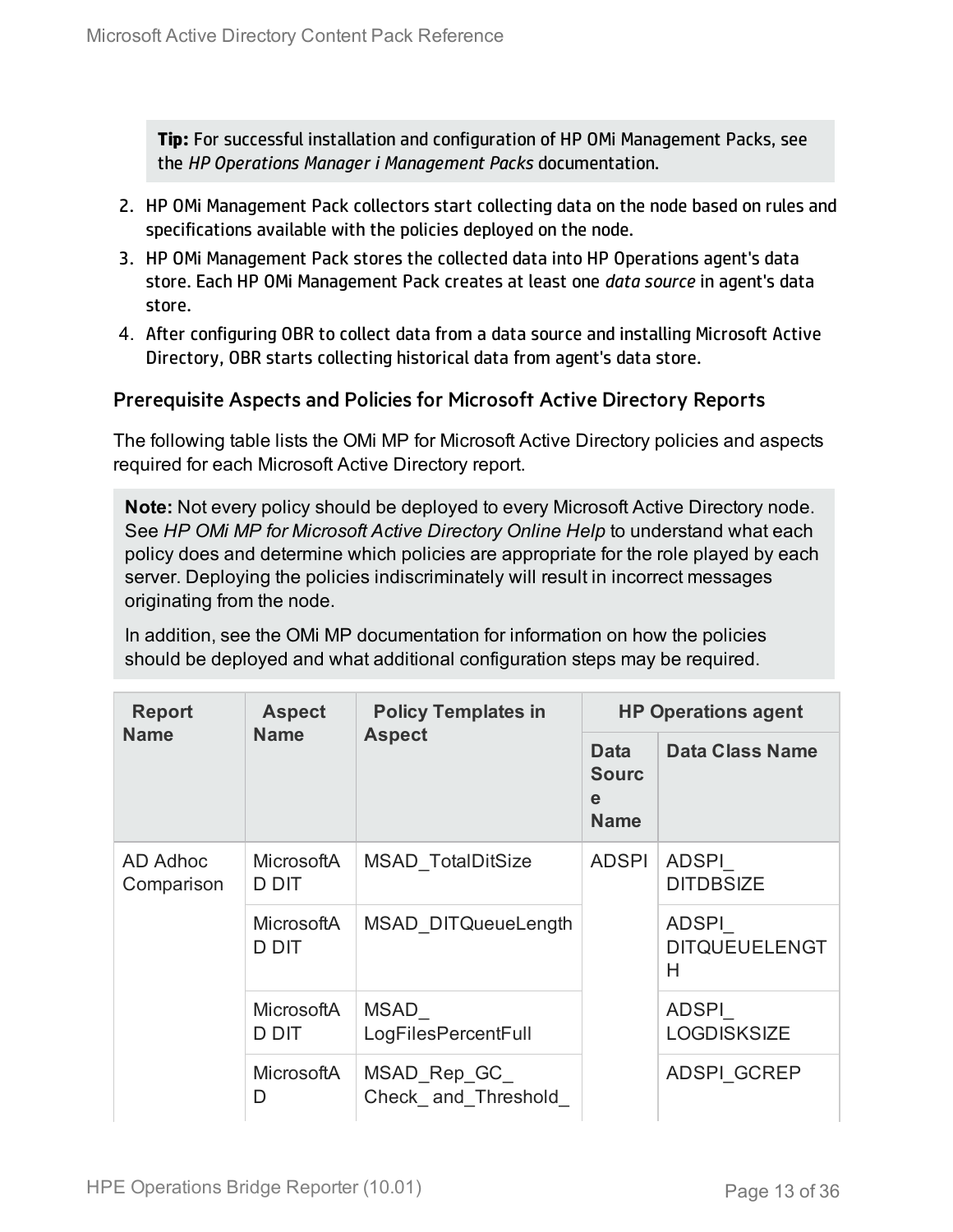| <b>Report</b>                 | <b>Aspect</b>                                              | <b>HP Operations agent</b><br><b>Policy Templates in</b>                                          |                                                           |                                    |
|-------------------------------|------------------------------------------------------------|---------------------------------------------------------------------------------------------------|-----------------------------------------------------------|------------------------------------|
| <b>Name</b>                   | <b>Name</b>                                                | <b>Aspect</b>                                                                                     | <b>Data</b><br><b>Sourc</b><br>$\mathbf e$<br><b>Name</b> | <b>Data Class Name</b>             |
|                               | Replicatio<br>n Auto<br><b>Baseline</b>                    | Monitor_AT                                                                                        |                                                           |                                    |
| <b>AD</b><br>Availability     | MicrosoftA<br>D                                            | MSAD_SCH_<br>ResponseLogging                                                                      | <b>ADSPI</b>                                              | <b>ADSPI</b><br><b>RESPONSE</b>    |
| DC-GC<br>Replication<br>Delay | MicrosoftA<br>D<br>Replicatio<br>n Auto<br><b>Baseline</b> | MSAD_Rep_GC_<br>Check_and_Threshold_<br>Monitor AT                                                | <b>ADSPI</b>                                              | <b>ADSPI GCREP</b>                 |
| DC Capacity                   | MicrosoftA<br><b>D DIT</b>                                 | MSAD<br>LogFilesPercentFull                                                                       | <b>ADSPI</b>                                              | <b>ADSPI</b><br>LOGPERCENTFU<br>LL |
|                               | MicrosoftA<br><b>D DIT</b>                                 | <b>MSAD DITPercentFull</b>                                                                        |                                                           | ADSPI<br><b>DITPERCENTFUL</b>      |
|                               | MicrosoftA<br>D Services                                   | MSAD<br><b>NTDSPROCDETAILS</b>                                                                    |                                                           | ADSPI_NTDSP                        |
| <b>DC Health</b>              | <b>MicrosoftA</b><br>D<br>Replicatio<br>n                  | <b>MSAD Rep</b><br>MonitorIntraSiteReplicati<br>on<br>MSAD Rep<br>MonitorInterSiteReplicati<br>on | <b>ADSPI</b>                                              | <b>ADSPI</b><br><b>REPLATENCY</b>  |
|                               | MicrosoftA<br><b>D</b> Services                            | MSAD<br><b>NTDSPROCDETAILS</b>                                                                    |                                                           | ADSPI NTDSP                        |
|                               | <b>MicrosoftA</b><br>D DIT                                 | MSAD_TotalDitSize                                                                                 |                                                           | <b>ADSPI</b><br><b>DITDBSIZE</b>   |
|                               |                                                            | <b>MSAD DITPercentFull</b>                                                                        |                                                           | <b>ADSPI</b>                       |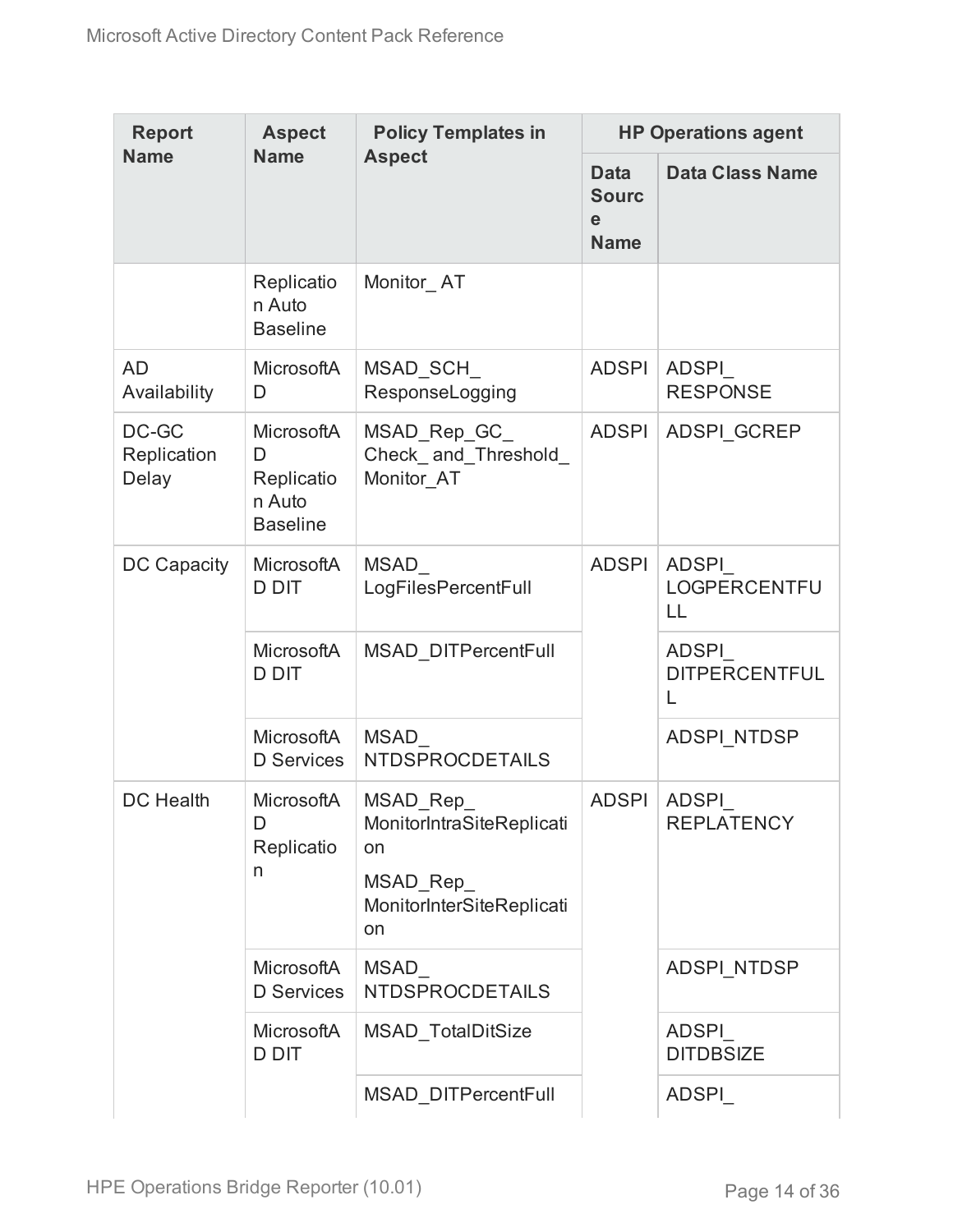| <b>Report</b><br><b>Name</b> | <b>Aspect</b>          | <b>Policy Templates in</b>  | <b>HP Operations agent</b>                      |                                           |  |  |
|------------------------------|------------------------|-----------------------------|-------------------------------------------------|-------------------------------------------|--|--|
|                              | <b>Name</b>            | <b>Aspect</b>               | <b>Data</b><br><b>Sourc</b><br>e<br><b>Name</b> | Data Class Name                           |  |  |
|                              |                        |                             |                                                 | <b>DITPERCENTFUL</b>                      |  |  |
|                              |                        | MSAD DITQueueLength         |                                                 | <b>ADSPI</b><br><b>DITQUEUELENGT</b><br>Н |  |  |
| DC Availabili<br>ty Details  | <b>MicrosoftA</b><br>D | MSAD SCH<br>ResponseLogging | <b>ADSPI</b>                                    | <b>ADSPI</b><br><b>RESPONSE</b>           |  |  |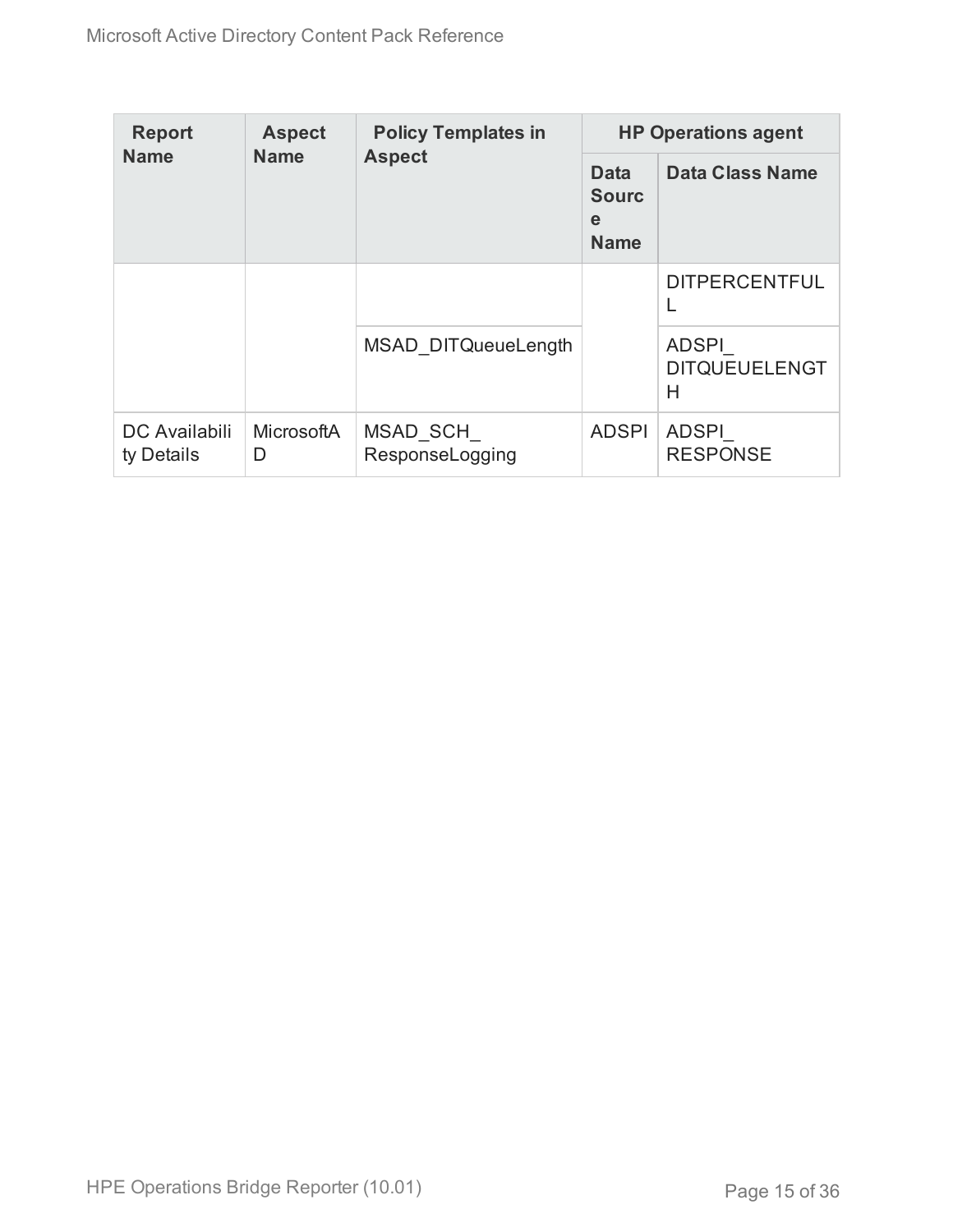## <span id="page-15-0"></span>Deploy Topology Views

To configure HPE OBR to collect domain-specific data, you need to deploy the topology views for Microsoft Active Directory Content Pack. These topology views contain specific CI attributes that Microsoft Active Directory Content Pack uses to collect the relevant data.

### <span id="page-15-1"></span>List of Content Pack and Topology Views to Deploy

The following table lists the topology views to deploy for Microsoft Active Directory Content Pack:

| <b>Content Pack</b>                  | <b>View Name</b>                                                       | <b>Location</b>                                                              |
|--------------------------------------|------------------------------------------------------------------------|------------------------------------------------------------------------------|
| <b>On Window</b>                     |                                                                        |                                                                              |
| Microsoft Active<br>Directory        | SHR AD Business<br>View.zip<br><b>SHR</b><br>ActiveDirectory<br>OM.zip | %PMDB<br>HOME%\packages\ActiveDirectory\ETL<br>AD ADSPI.ap\source\cmdb views |
| <b>On Linux</b>                      |                                                                        |                                                                              |
| <b>Microsoft Active</b><br>Directory | SHR AD Business<br>View.zip<br><b>SHR</b><br>ActiveDirectory<br>OM.zip | \$PMDB<br>HOME/packages/ActiveDirectory/ETL<br>AD ADSPI.ap/source/cmdb views |

### <span id="page-15-2"></span>HP BSM Server

To deploy the topology model views for the Microsoft Active Directory Content Pack in the HP BSM server, follow these steps:

1. In the web browser, type the following URL:

http://*<BSM system FQDN>*/bsm

where, *<BSM system FQDN>* is the FQDN of the HP BSM server.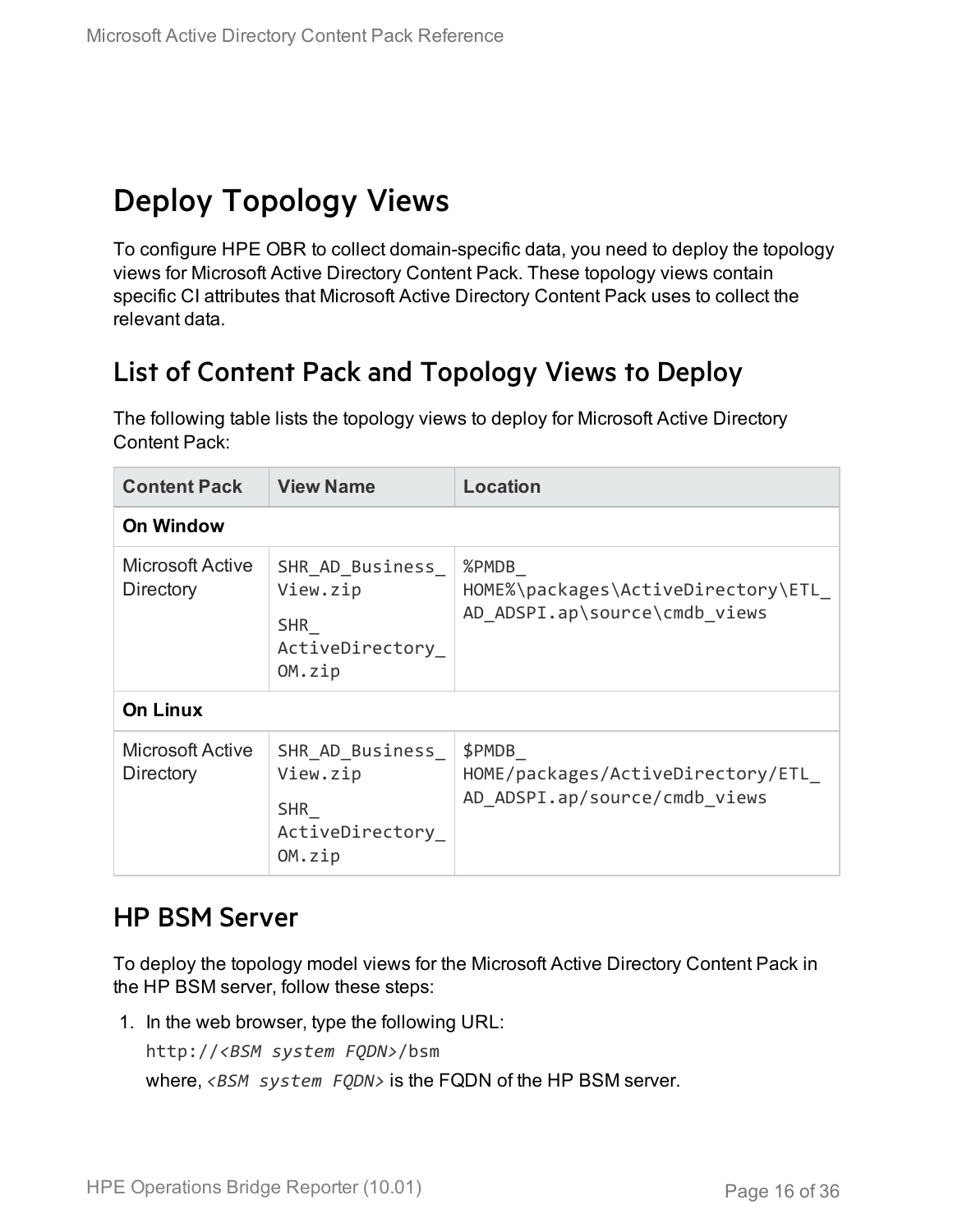**Note:** You can launch the HP BSM server from a system where HPE OBR is installed or any other local system. If you are launching from local system, ensure that you browse to the location mentioned in List of [Content](#page-15-1) Pack and [Topology](#page-15-1) Views to Deploy and copy the required views to your local system.

The Business Service Management Login page appears.

- 2. Type the login name and password and click **Log In**. The Business Service Management - Site Map appears.
- 3. Click **Administration > RTSM Administration**. The RTSM Administration page appears.

| ⇔            | <b>Business Service Management</b> - Site Map<br>Applications $\star$ Admin $\star$ Help $\star$<br><b>MVBSM</b><br>Site Map | <b>Full Screen View</b><br>User: administrator<br>Logout                                                         |
|--------------|------------------------------------------------------------------------------------------------------------------------------|------------------------------------------------------------------------------------------------------------------|
| Applications | Administration                                                                                                               | ◁▷■                                                                                                              |
|              |                                                                                                                              | Change the default page                                                                                          |
|              | <b>Service Health</b>                                                                                                        | <b>System Availability Management</b>                                                                            |
|              | View Management - View Builder  CI Indicators  Custom Image  CI Status<br>Alerts                                             | Summary<br><b>Metrics and Indicators</b>                                                                         |
|              | Assignments - Health Indicator Assignments KPI Assignments<br><b>Propagation Rules</b>                                       | <b>RTSM Administration</b>                                                                                       |
|              | Repositories - KPIsl IndicatorsI Business RulesI Context Menus                                                               | Modeling - IT Universe Manager  Modeling Studio  Impact Analysis<br>Manager  CI Type Manager  Enrichment manager |
|              | <b>Service Level Management</b>                                                                                              | Data Flow Management - Integration Studiol Discovery Control Panell                                              |
|              | <b>Agreements Manager</b>                                                                                                    | Data Flow Probe Set up  Adapter Management  Data Flow Probe Status                                               |
|              | <b>SLA Data Corrections</b>                                                                                                  | Administration - Package Manager  Scheduler  State Manager  CI life                                              |
|              | <b>SLA Alerts</b>                                                                                                            | ovde                                                                                                             |

4. Click **Administration > Package Manager**. The Package Manager page appears.

| <b>Business Service Management</b> - RTSM Administration |                                 |                           |                     | User: administrator<br><b>Full Screen View</b> | Logout |
|----------------------------------------------------------|---------------------------------|---------------------------|---------------------|------------------------------------------------|--------|
| <b>MyBSM</b><br>♦<br>$\leftrightarrow$                   | Applications v<br>Admin $\star$ | Help $\blacktriangledown$ | Site Map            |                                                |        |
| Administration > Package Manager                         |                                 |                           |                     |                                                |        |
| Modeling                                                 | <b>Data Flow Management</b>     | Administration            |                     |                                                | ○○■    |
| Tools -<br>$View -$                                      |                                 |                           |                     |                                                |        |
| €<br>$-45.$<br>$*$ $\alpha$ $\mathbb{R}$                 | C<br>$\alpha$                   | Y<br>G                    | $\mathbb{R}$<br>TE. |                                                |        |
| $\angle$ Package Name                                    | Category                        | Readme                    | Vers                | <b>Description</b>                             |        |
| <b>Active Directory</b><br><b>A</b> and                  | Applications                    | Readme                    | 11.0                | Active Directory topology discovery            |        |
| AlertsModel<br>u.                                        |                                 |                           |                     |                                                | ≣      |
| ı.<br>AlertsTgls                                         | Alerts                          |                           | 8.0                 |                                                |        |

5. Click the **Deploy Packages to Server (from local disk)** icon. The **Deploy Package to Server** dialog box appears.

| Administration > Package Manager |                      |                                                 |
|----------------------------------|----------------------|-------------------------------------------------|
| Modeling                         | Data Flow Management | Administration                                  |
|                                  |                      |                                                 |
| Tools $\sim$<br>View -           |                      |                                                 |
| $\alpha \times \alpha$<br>÷      | Q                    | $\bullet \quad \nabla \quad \mathbb{R} \quad ?$ |
|                                  |                      | Deploy Packages to Server (from local disk)     |
| Active Directory                 |                      |                                                 |
| H<br>Alerts Model                |                      |                                                 |
| ÷<br>AlertsTals                  |                      |                                                 |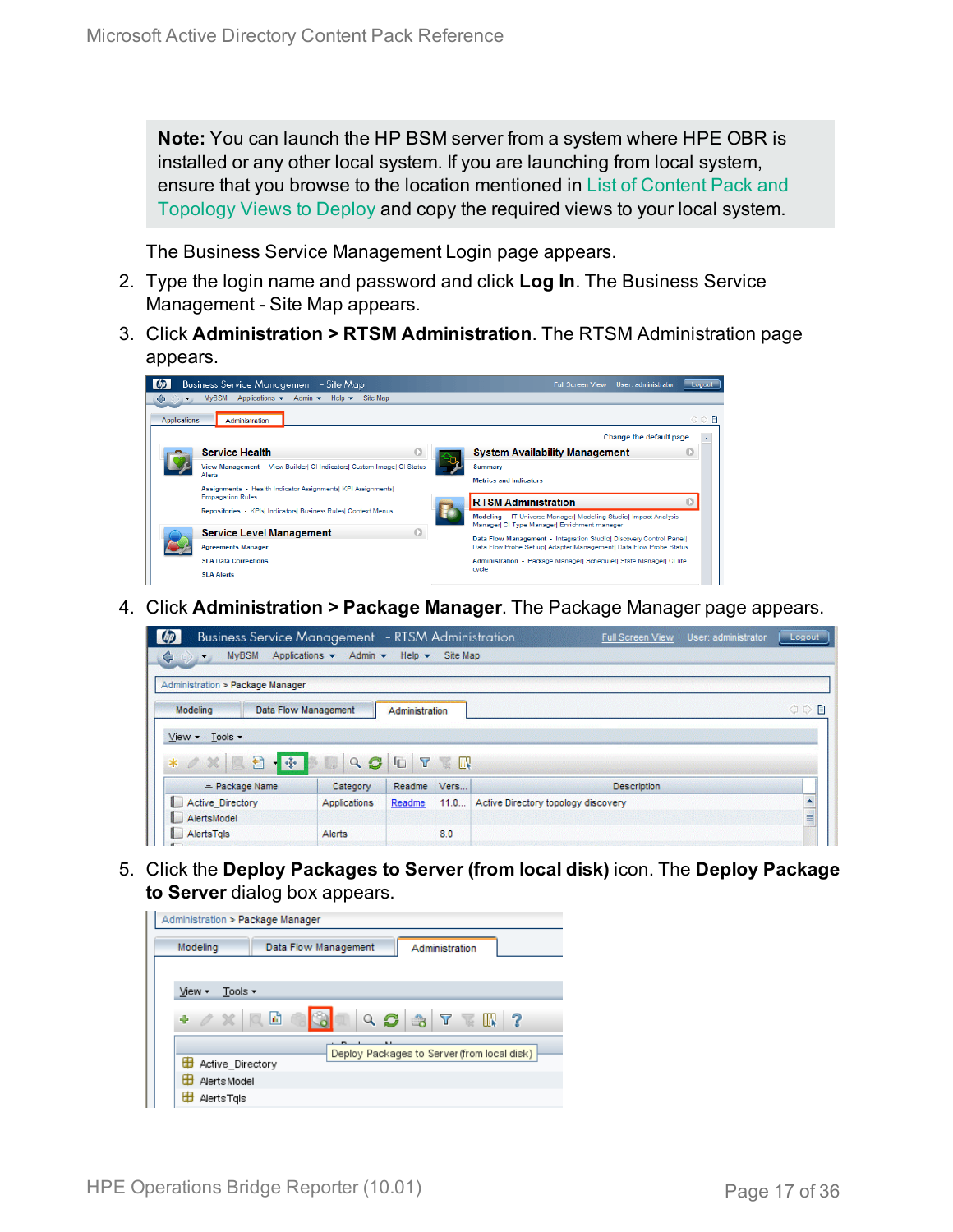6. Click the **Add** icon.

| <b>B</b> Deploy Packages to Server          |  |
|---------------------------------------------|--|
| Choose the package zip files to be deployed |  |
|                                             |  |
| Package(zip)                                |  |
|                                             |  |
|                                             |  |

The **Deploy Package to Server (from local disk)** dialog box appears.

7. Browse to the location of the Content Pack zip files, select the required files, and then click **Open**.

You can view and select the TQL and ODB views that you want to deploy under **Select the resources you want to deploy** in the **Deploy Package to Server (from local disk)** dialog box. Ensure that all the files are selected.

8. Click **Deploy** to deploy the Content Pack views.

You have successfully deployed the Content Packs views based on the type of deployment scenario selected for HPE OBR.

### <span id="page-17-0"></span>HP OMi 10 Server

To deploy the topology model views for the Microsoft Active Directory Content Pack in the HP OMi 10 server, follow these steps:

1. In the web browser, type the following URL:

```
http://<OMi system FQDN>/omi
```
where, *<OMi system FQDN>* is the FQDN of the HP OMi server.

**Note:** You can launch the HP OMi server from a system where HPE OBR is installed or any other local system. If you are launching from local system, ensure that you browse to the location mentioned in List of [Content](#page-15-1) Pack and [Topology](#page-15-1) Views to Deploy and copy the required views to your local system.

The Operations Manager i Login page appears.

- 2. Type the login name and password and click **Log In**. The Operations Manager i Workspace page appears.
- 3. Click **Administration > RTSM Administration > Package Manager**.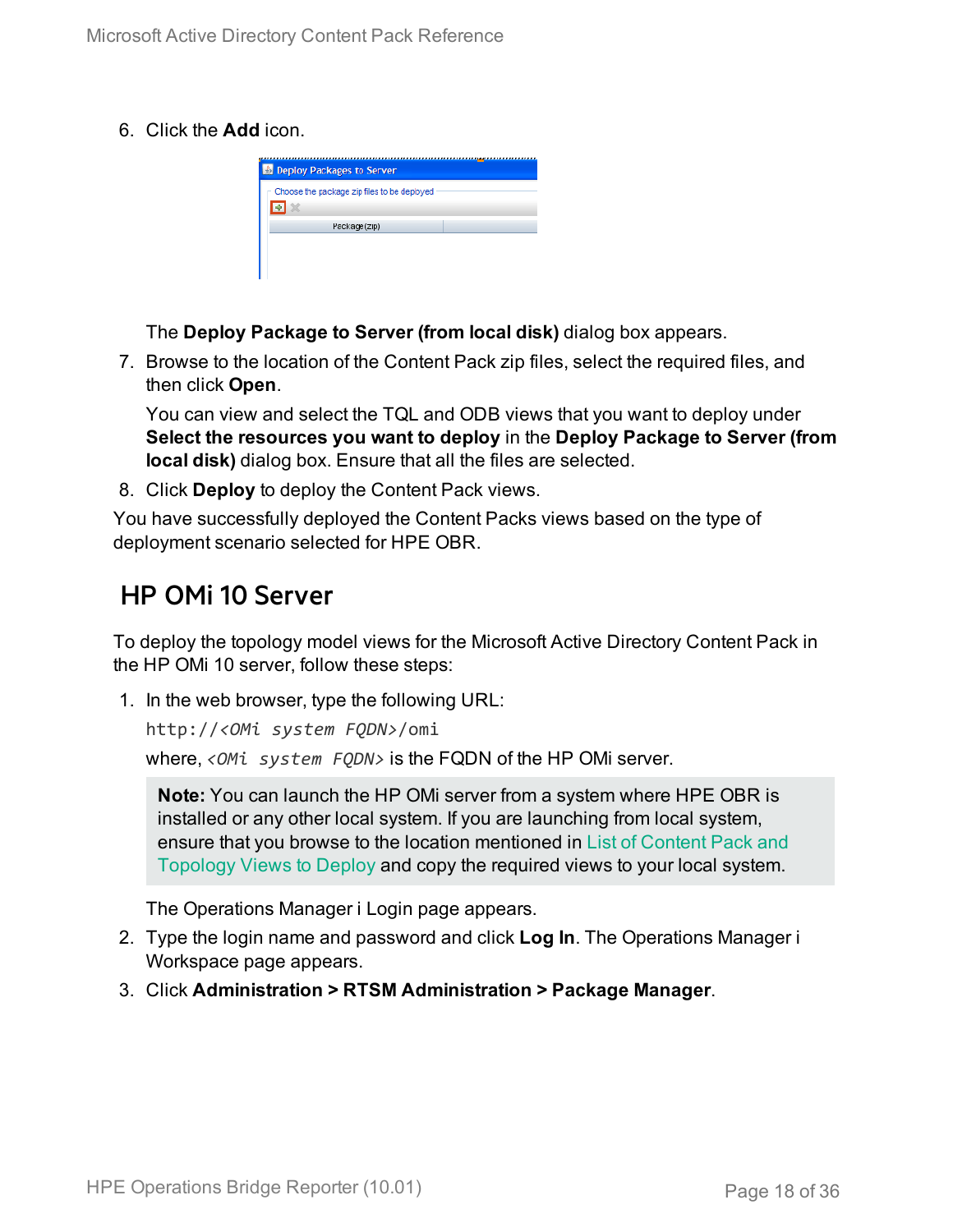| <b>Operations Manager i</b><br>Workspaces $\sim$ | Administration $\sim$                         | Q search for menu items |                                                               | $\Delta$ admin $\sim$ | $\Omega$ |
|--------------------------------------------------|-----------------------------------------------|-------------------------|---------------------------------------------------------------|-----------------------|----------|
| Workspaces > My Workspace                        |                                               |                         |                                                               | V<br>$\mathbb{H}$     |          |
| 360° View x                                      | > Event Processing<br>łд                      |                         |                                                               |                       |          |
| Hierarchy<br>[Select a Filter]                   |                                               |                         |                                                               |                       |          |
| EUM_BSMR<br>È<br>Y<br>v<br>$\overline{Y}$        | 6<br>> Service Health                         |                         |                                                               |                       |          |
| Name                                             | $\sim$ RTSM Administration                    |                         |                                                               |                       |          |
| E EUM_BSMR                                       | <b>Modeling</b><br><b>IT Universe Manager</b> |                         | <b>Data Flow Management</b><br><b>Reconciliation Priority</b> |                       |          |
| $\Theta$ 1                                       | <b>Modeling Studio</b>                        |                         | <b>Integration Studio</b>                                     |                       |          |
| 16.55.245.42<br>ᇦ                                | <b>Impact Analysis Manager</b>                |                         | <b>Discovery Control Panel</b>                                |                       |          |
| $\rightarrow$ 16.59.1.1 - 16.59.50.255           | <b>CI Type Manager</b>                        |                         | <b>Data Flow Probe Setup</b>                                  |                       |          |
|                                                  | <b>Enrichment manager</b>                     |                         | <b>Adapter Management</b>                                     |                       |          |
| $\bigotimes$ 16.59.101.1 - 16.59.150.255         |                                               |                         | <b>Data Flow Probe Status</b>                                 |                       |          |
| $\bigotimes$ 16.59.151.1 - 16.59.255.1           | <b>Administration</b>                         |                         |                                                               |                       |          |
| 16.59.42.70 - 16.59.42.70                        | <b>Package Manager</b><br><b>Scheduler</b>    |                         |                                                               |                       |          |
| $\bigotimes$ 16.59.51.1 - 16.59.100.255          | <b>State Manager</b>                          | Package Manager         |                                                               |                       |          |
| 16.59.67.149<br>▄                                | <b>CI Life Cycle</b>                          |                         |                                                               |                       |          |
| $\left[ \bigcirc \right]$ 2                      |                                               |                         |                                                               |                       |          |
| $\Theta$ 4                                       | Ö<br>> Setup and Maintenance                  |                         |                                                               |                       |          |
| $\mathbf{C}$<br>Active                           | > Users<br>22                                 |                         |                                                               |                       |          |

The Package Manager page appears.

4. Click the **Deploy Packages to Server (from local disk)** icon. The **Deploy Package to Server** dialog box appears.

| <b>Operations Manager i</b>                                                                                           | Workspaces $\smile$ |        | Administration $\sim$ |      | Q search for menu items             | $\blacktriangle$ r admin $\blacktriangleright$ | $\odot$ |  |  |
|-----------------------------------------------------------------------------------------------------------------------|---------------------|--------|-----------------------|------|-------------------------------------|------------------------------------------------|---------|--|--|
| Administration > RTSM Administration > Administration > Package Manager                                               |                     |        |                       |      |                                     |                                                |         |  |  |
| View - Tools - Help -                                                                                                 |                     |        |                       |      |                                     |                                                |         |  |  |
|                                                                                                                       |                     |        |                       |      |                                     |                                                |         |  |  |
| <b>Version</b><br>≐ Package N Deploy packages to server (from local disk)<br>Readme<br>Build Nu<br><b>Description</b> |                     |        |                       |      |                                     |                                                |         |  |  |
| Active_Directory                                                                                                      | Applications        | Readme | 13.0-1179             | 1179 | Active Directory topology discovery |                                                |         |  |  |
| AlertsModel                                                                                                           |                     |        |                       |      |                                     |                                                |         |  |  |
| AlertsTqls                                                                                                            | Alerts              |        | 8.0                   |      |                                     |                                                |         |  |  |

5. Click the **Add** icon.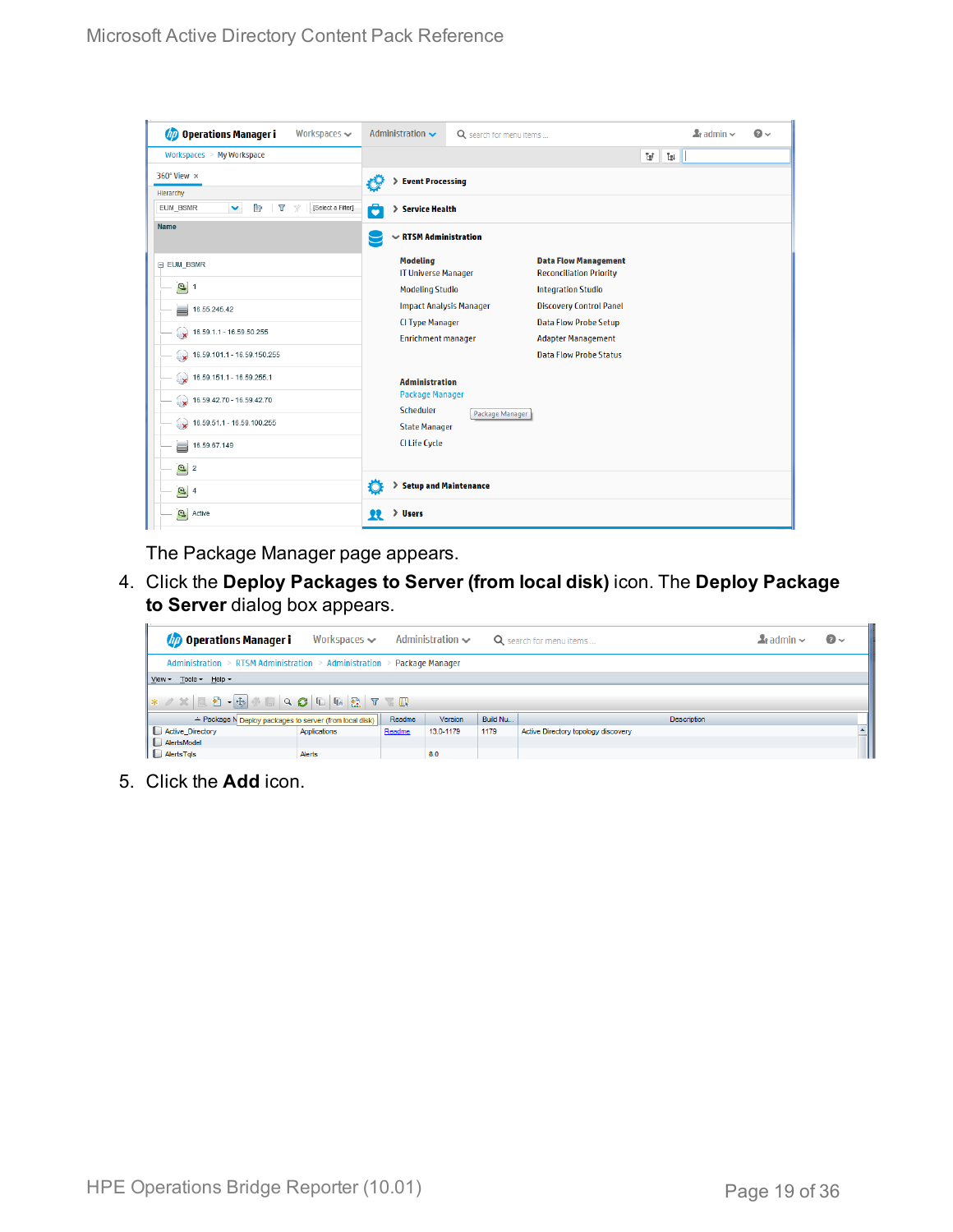| Deploy Packages to Server                   |        | ×      |
|---------------------------------------------|--------|--------|
| Choose the package zip files to be deployed |        |        |
| 串 ※                                         |        |        |
| Package(zip)<br>Add                         | Path   |        |
|                                             |        |        |
|                                             |        |        |
|                                             |        |        |
|                                             |        |        |
| Select the resources you want to deploy     |        |        |
| 名马路                                         |        |        |
|                                             |        |        |
|                                             |        |        |
|                                             |        |        |
|                                             |        |        |
|                                             |        |        |
|                                             |        |        |
|                                             |        |        |
|                                             | Deploy | Cancel |

The **Deploy Package to Server (from local disk)** dialog box appears.

6. Browse to the location of the Content Pack zip files, select the required files, and then click **Open**.

You can view and select the TQL and ODB views that you want to deploy under **Select the resources you want to deploy** in the **Deploy Package to Server (from local disk)** dialog box. Ensure that all the files are selected.

7. Click **Deploy** to deploy the Content Pack views.

You have successfully deployed the Content Packs views based on the type of deployment scenario selected for HPE OBR.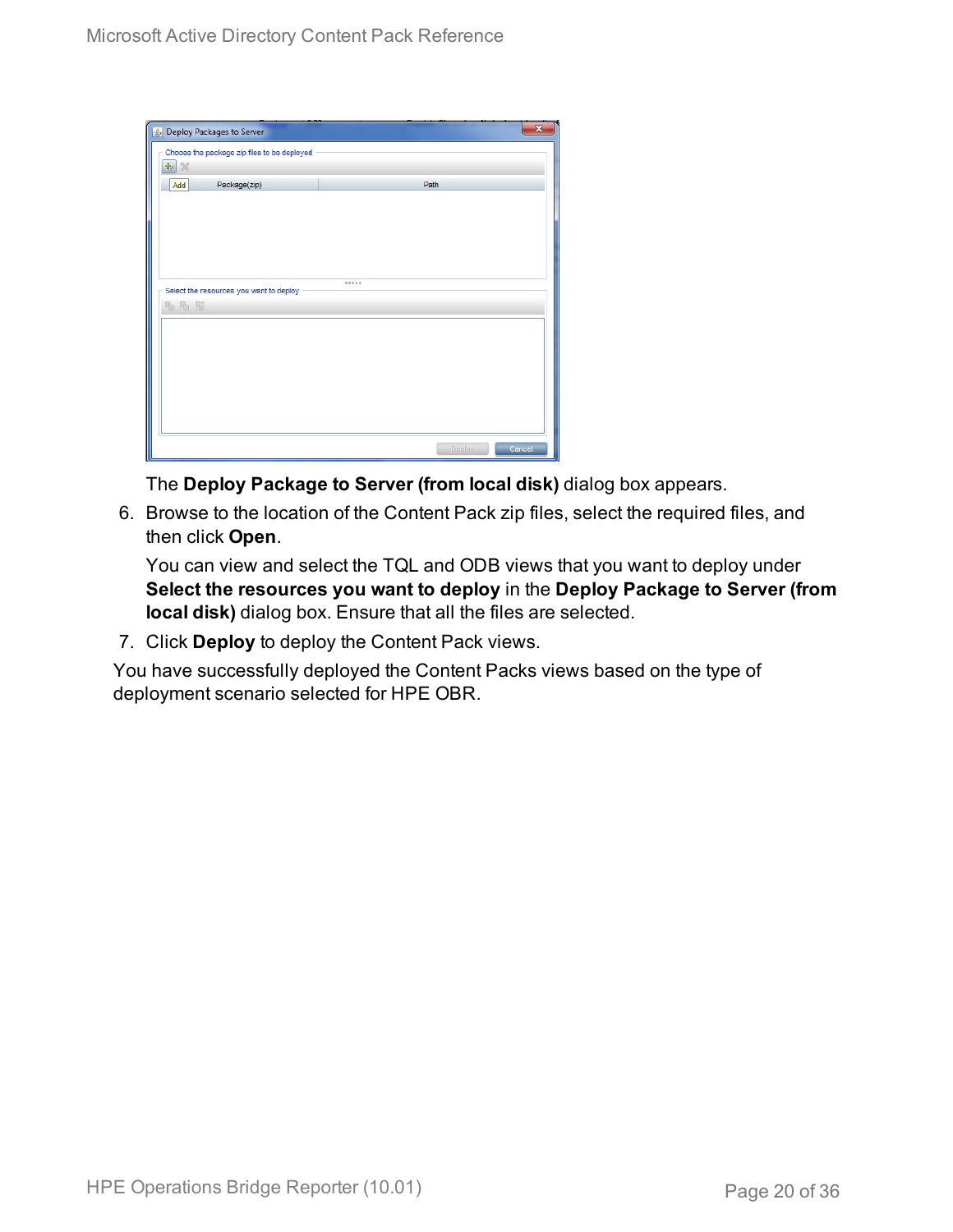## <span id="page-20-0"></span>Install the Content Pack

Before you begin to install the Content Packs, check the availability and integrity of the data sources.

### <span id="page-20-1"></span>Check Availability and Integrity of Data Sources

HPE OBR has Data Source Readiness Check tool that enables you to check the availability and integrity of RTSM and PA data sources before installing Content Packs. The tool is available on Windows and Linux operating systems. You can check the data source readiness using the property file or by database.

#### **Check Data Source Related to RTSM**

To check the availability and integrity of data source related to RTSM, follow these steps:

- 1. Log on to the HPE OBR system.
- 2. Before you check the data source readiness, ensure the following:
	- a. The **dscheck** folder is available in PMDB\_HOME.
	- b. The dscheckRTSM.sh script is available in %PMDB\_HOME%\dscheck\bin (**On Windows**) and \$PMDB\_HOME/dscheck/bin (**On Linux**).
	- c. Property file is created with the following entries:

## RTSM DB connection properties

rtsm.hostname=<*hostname*>

rtsm.username=<*username*>

rtsm.password=<*password*>

rtsm.port=<*port*>

- 3. To check the data source readiness, run the following command in the command prompt:
	- a. cd {PMDB\_HOME}/dscheck/bin
	- b. Check the data source readiness using:
		- i. **Property file**:

```
dscheckRTSM.sh -propFile <File_Path>/<property_file>
where, <File_Path> is the path where property file is created.
```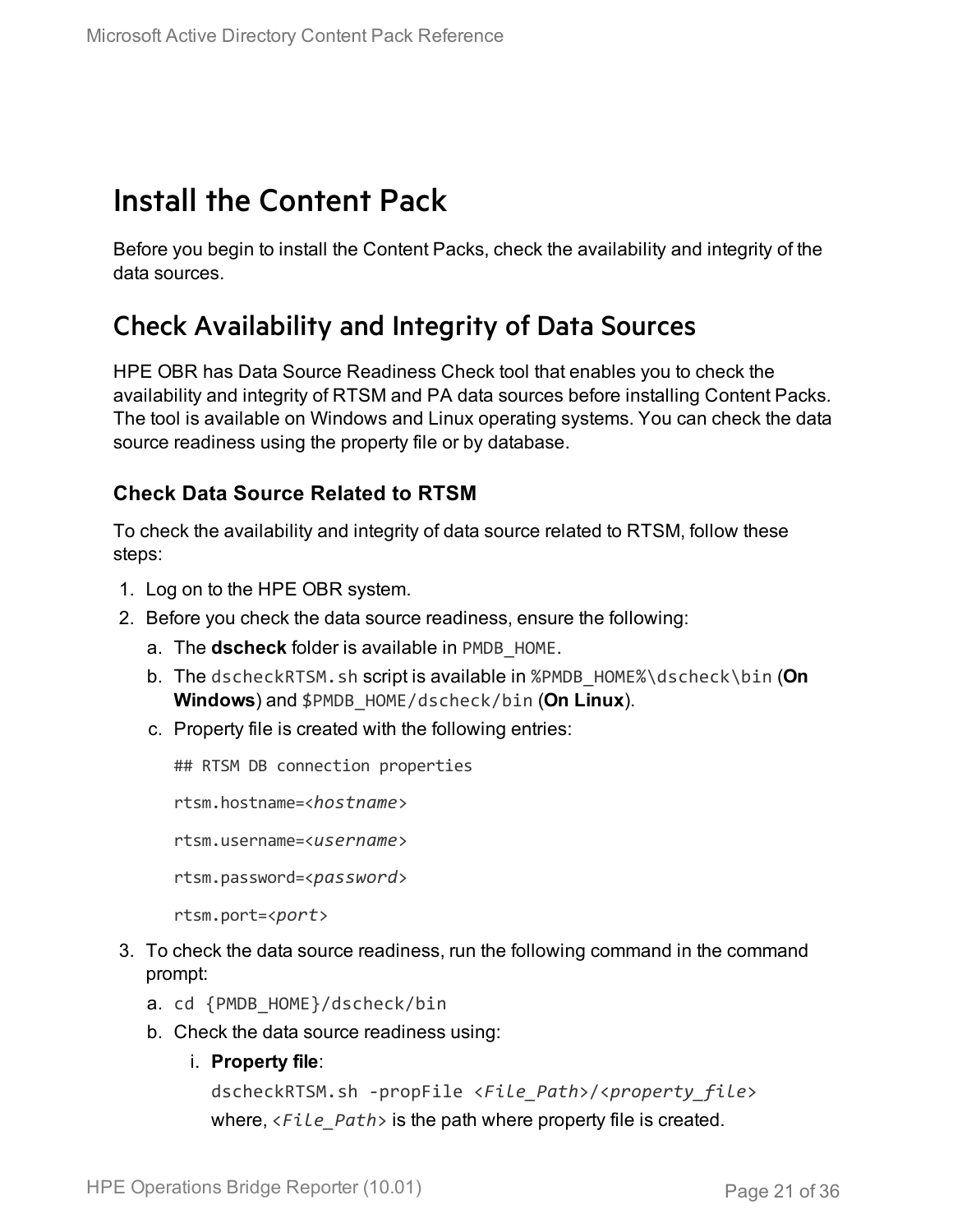<*property\_file*> is the name of the RTSM property file. For example, rtsm.prp.

#### ii. **Database**:

./dscheckRTSM.sh

You can open the .html file created in **dscheck** folder to check the availability and integrity of the RTSM data source.

| <b>Status Summary</b>            |                                   |               |                      |                              |                                           |  |                                           |  |
|----------------------------------|-----------------------------------|---------------|----------------------|------------------------------|-------------------------------------------|--|-------------------------------------------|--|
| <b>BSM/OMi</b><br><b>Version</b> | <b>Host Name</b>                  | <b>Status</b> | Connection           | <b>View</b><br><b>Status</b> | <b>Mandatory CI Type</b><br><b>Status</b> |  | <b>Mandatory CI<br/>Attributes Status</b> |  |
| Unknown                          | IWFVM02277.hpswlabs.adapps.hp.com |               | Ø                    | Ø                            | 0                                         |  | $\bullet$                                 |  |
|                                  |                                   |               |                      |                              |                                           |  |                                           |  |
|                                  |                                   |               |                      |                              |                                           |  |                                           |  |
| <b>Select Views:</b>             |                                   |               |                      |                              |                                           |  |                                           |  |
| Not available in RTSM            | Missing Mandatory CI Types        |               |                      |                              | Missing Mandatory CI Attributes           |  |                                           |  |
|                                  |                                   |               |                      |                              |                                           |  |                                           |  |
| <b>View Summary</b>              |                                   |               |                      |                              |                                           |  |                                           |  |
|                                  |                                   |               |                      |                              |                                           |  |                                           |  |
| <b>View Name</b>                 | <b>Available in</b>               |               | <b>Mandatory CI</b>  |                              | <b>Mandatory CI</b>                       |  |                                           |  |
|                                  | RTSM?                             |               | <b>Types Missing</b> |                              | <b>Attributes</b><br><b>Missing</b>       |  |                                           |  |
| SM_PA                            |                                   | Yes.          |                      |                              | $\Delta$                                  |  |                                           |  |
| SM SiS BusinessView              |                                   | Yes:          |                      |                              |                                           |  |                                           |  |
| Exchange Site View               |                                   | Yes.          |                      |                              |                                           |  |                                           |  |
| J2EE_Deployment                  |                                   | Yes.          |                      |                              |                                           |  |                                           |  |
| SM_HyperV_BusinessView           |                                   | Yes:          |                      |                              |                                           |  |                                           |  |
| SM_SiS_Server                    |                                   | Yes:          |                      |                              |                                           |  |                                           |  |
| SM Sol Zones                     |                                   | Yes:          |                      |                              |                                           |  |                                           |  |
| <b>ORA</b> Deployment            |                                   | Yes:          |                      |                              |                                           |  |                                           |  |
| MSSQL BusinessView               |                                   | Yes:          |                      |                              |                                           |  |                                           |  |
| <b>ORA BusinessView</b>          |                                   | Yes:          |                      |                              |                                           |  |                                           |  |
|                                  | SM_Sol_Zones_BusinessView         | Yes:          |                      |                              | 12 <sub>1</sub>                           |  |                                           |  |
| <b>SHR_Network</b>               |                                   | <b>Yes</b>    |                      |                              |                                           |  |                                           |  |
| <b>SM_LPAR</b>                   |                                   | Yes:          |                      |                              |                                           |  |                                           |  |
| SM SiS                           |                                   | Yes:          |                      |                              |                                           |  |                                           |  |

The file displays the following information:

- i. Server status
- ii. Configuration details
- iii. Views available in RTSM
- iv. Mandatory CI types missing in the view
- v. Mandatory CI attributes missing with the CI type

#### **Check Data Source Related to PA**

To check the availability and integrity of data source related to PA, follow these steps:

- 1. Log on to the HPE OBR system.
- 2. Before you check the data source readiness, ensure the following:
	- a. The **dscheck** folder is available in PMDB\_HOME.
	- b. The dscheckPA.sh script is available in %PMDB\_HOME%\dscheck\bin (**On Windows**) and \$PMDB\_HOME/dscheck/bin (**On Linux**).
	- c. Property file with the entries of PA nodes is created.
- 3. To check the data source readiness, run the following command in the command prompt:
	- a. cd {PMDB\_HOME}/dscheck/bin
	- b. Check the data source readiness using: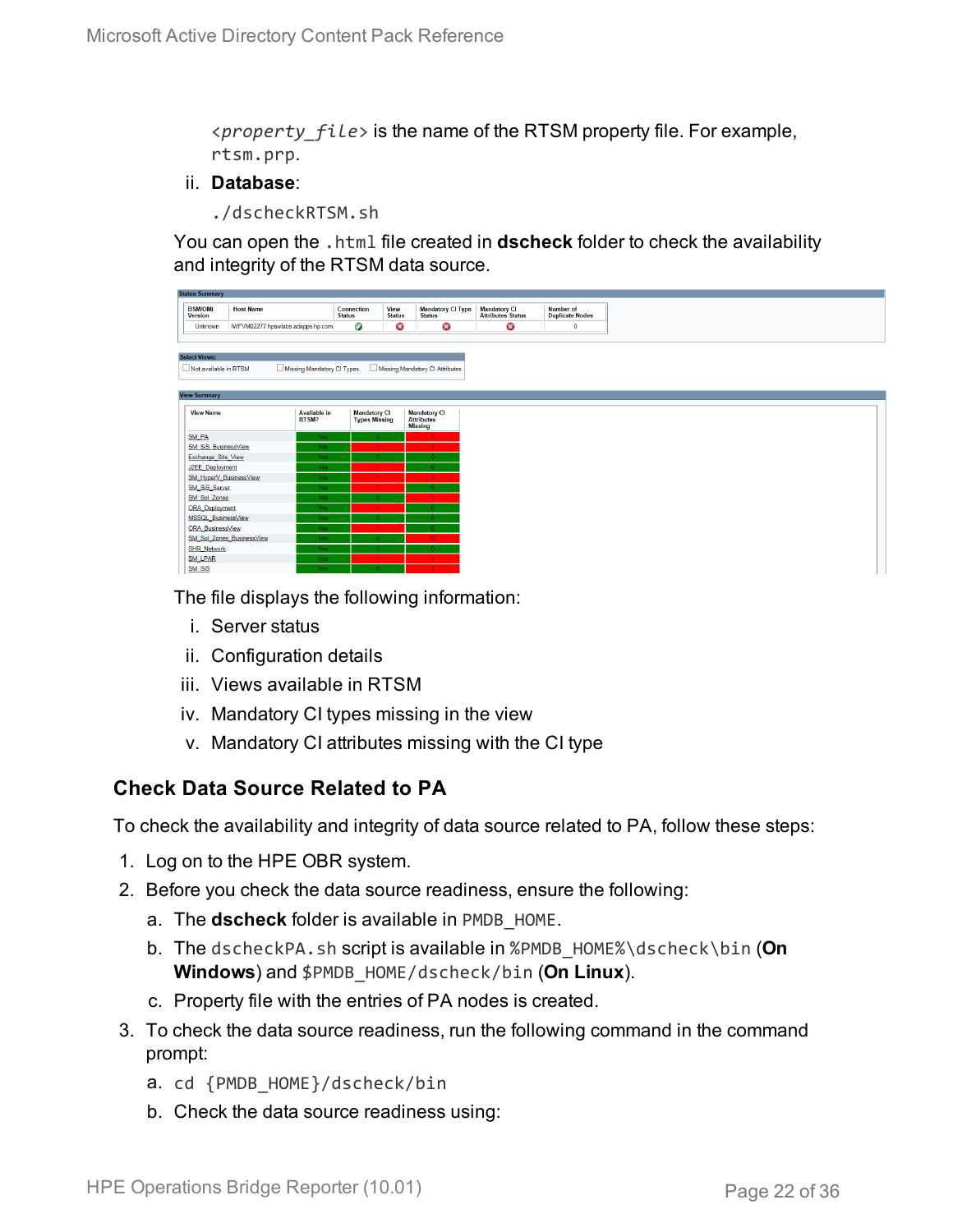#### i. **Property file**:

```
dscheckPA.sh -propFile <File_Path>/<property_file>
where, <File_Path> is the path where property files is created.
<property_file> is the name of the PA property file. For example,
pa.prp.
```
- ii. **Database**:
	- ./dscheckPA.sh

You can open the .html file created in **dscheck** folder to check the availability and integrity of the PA data source.

|                    | <b>Node Status Summary</b>                    |                           |                             |                                 |                      |                      |                        |                 |  |
|--------------------|-----------------------------------------------|---------------------------|-----------------------------|---------------------------------|----------------------|----------------------|------------------------|-----------------|--|
| <b>Total</b>       | <b>Not Reachable</b><br><b>Policy Missing</b> |                           |                             | Data not logged for last 2 days |                      |                      | <b>DSi/CODA Status</b> |                 |  |
|                    | 0                                             | ┚                         |                             |                                 | ц                    |                      |                        |                 |  |
|                    |                                               |                           |                             |                                 |                      |                      |                        |                 |  |
|                    |                                               |                           |                             |                                 |                      |                      |                        |                 |  |
| <b>Select any</b>  |                                               |                           |                             |                                 |                      |                      |                        |                 |  |
| Node Name:         |                                               |                           | Domains: -- Select All -- V |                                 |                      |                      |                        |                 |  |
|                    |                                               |                           |                             |                                 |                      |                      |                        |                 |  |
|                    |                                               |                           |                             |                                 |                      |                      |                        |                 |  |
|                    |                                               |                           |                             |                                 |                      |                      |                        |                 |  |
| <b>Node Status</b> |                                               |                           |                             |                                 |                      |                      |                        |                 |  |
| <b>Node Name</b>   |                                               | <b>ICMP</b><br><b>BBC</b> | <b>CODA</b>                 | <b>Agent Version</b>            | <b>Last Log Time</b> | Number               | <b>Domain</b>          | <b>DSi/CODA</b> |  |
|                    |                                               | ping<br>ping              | ping                        |                                 |                      | of<br><b>Missing</b> |                        |                 |  |
|                    |                                               |                           |                             |                                 |                      | <b>Policies</b>      |                        |                 |  |

The file displays the following information:

- i. Node status summary
- ii. Node status

### <span id="page-22-0"></span>Selecting the Content Pack Components

A typical Content Pack consists of three components - the Domain, Extraction Transformation Loading (ETL), and Application components.

The following figure shows the typical data flow between the components of the Content Pack: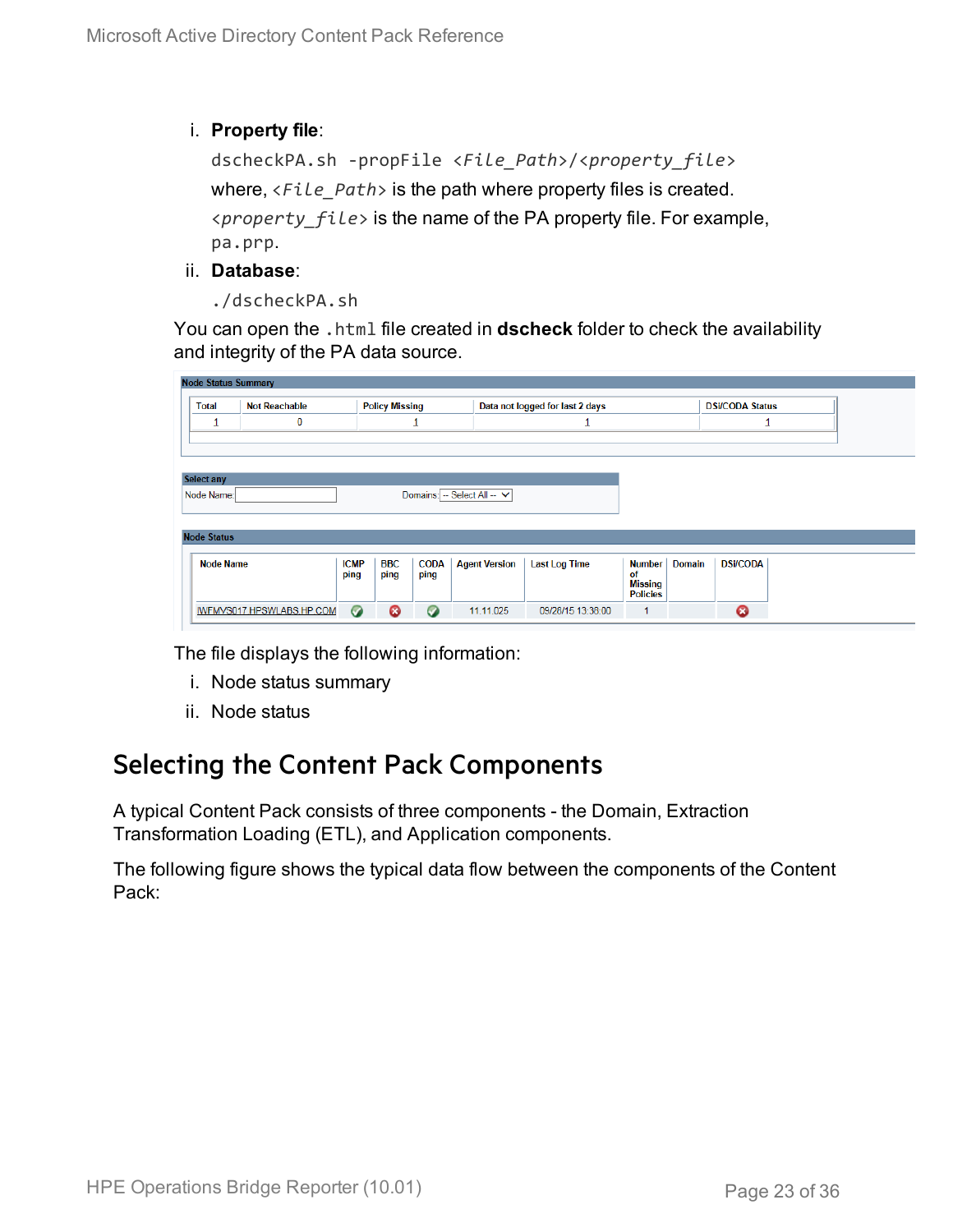

- **. Domain component:** The Domain or Core Domain component defines the data model for a particular Content Pack. It contains the rules for generating the relational schema. It also contains the data processing rules, including a set of standard preaggregation rules, for processing data into the database. The Domain component can include the commonly-used dimensions and cubes, which can be leveraged by one or more Report Content Pack components. The Domain Content Pack component does not depend on the configured topology source or the data source from where you want to collect data.
- <sup>l</sup> **ETL (Extract, Transform, and Load) component**: The ETL Content Pack component defines the collection policies and the transformation, reconciliation, and staging rules. It also provides the data processing rules that define the order of execution of the data processing steps.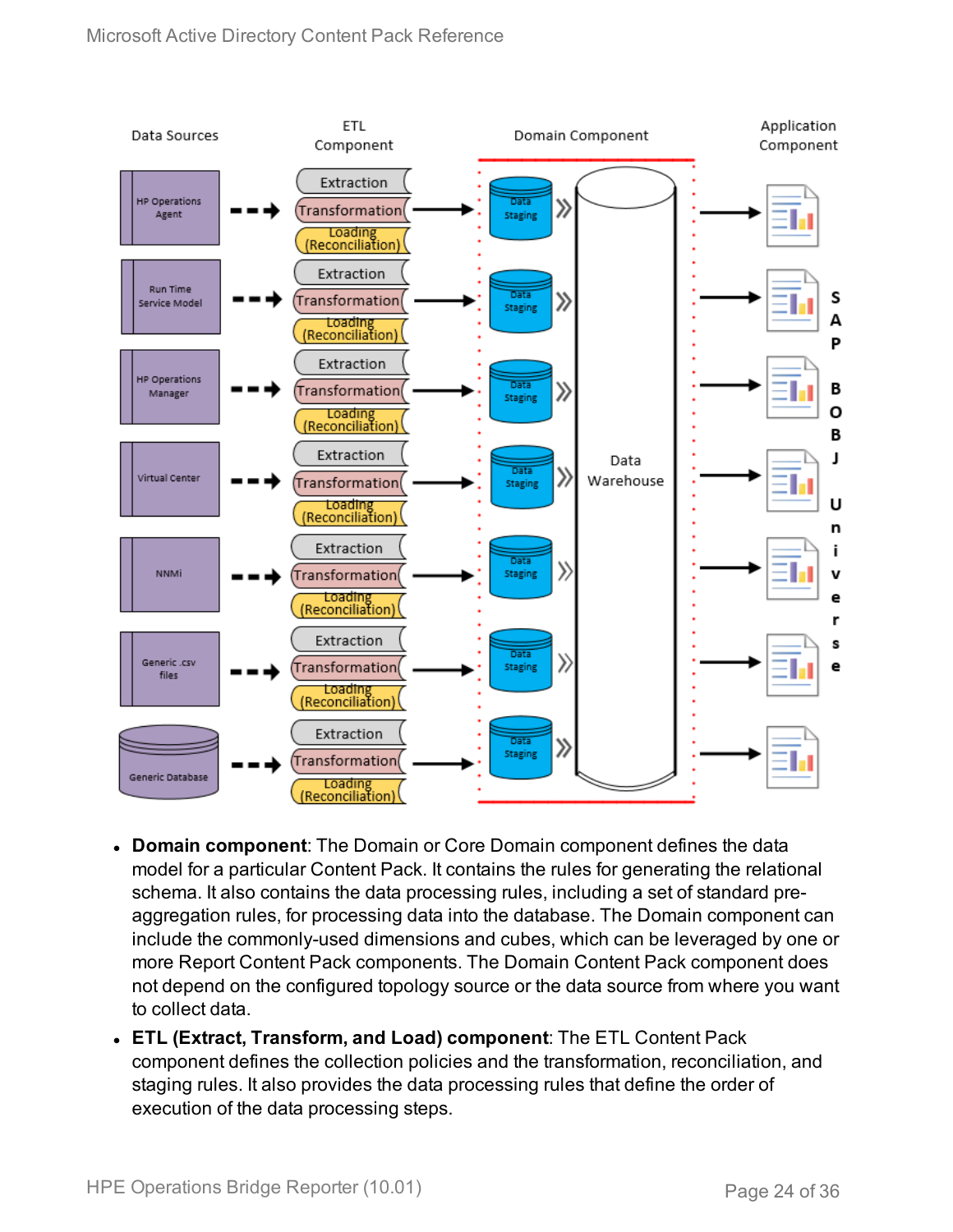A single data source app.lication can have multiple ETL components. For example, you can have one ETL component for each virtualization technology supported in Performance Agent such as Oracle Solaris Zones, VMware, IBM LPAR, and Microsoft HyperV. The ETL component can be dependent on one or more Domain components. In addition, you can have multiple ETL components feeding data into the same Domain component.

The ETL Content Pack component is data source dependent. Therefore, for a particular domain, each data source application has a separate ETL Content Pack component. For example, if you want to collect system performance data from the HP Operations Agent, you must install the SysPerf\_ETL\_PerformanceAgent component. If you want to collect system performance data from HP SiteScope, you must install either SysPerf ETL SiS API (sourcing data logged in API) or SysPerf ETL\_SiS\_DB (sourcing data logged in BSM Profile database).

**Application Component**: The Application Content Pack component defines the application-specific aggregation rules, business views, SAP BOBJ universes, and the reports for a particular domain. Report components can be dependent on one or more Domain components. This component also provides the flexibility to extend the data model that is defined in one or more Domain components.

The list of Content Pack components that you can install depends on the topology source that you configured during the post-install configuration phase of the installation. Once the topology source is configured, the Deployment Manager filters the list of Content Pack components to display only those components that can be installed in the supported deployment scenario. For example, if RTSM is the configured topology source, the Deployment Manager only displays those components that can be installed in the SaOB and APM deployment scenarios.

### <span id="page-24-0"></span>Install the Content Pack in Deployment Manager

To install the required Microsoft Active Directory Content Pack, follow these steps:

1. Launch the Administration Console in a web browser using the following URL:

```
http://<OBR_Server_FQDN>:21411
```
2. In the Administration Console, click **Administration > Deployment Manager**. The Deployment Manager page is displayed.

To install this Content Pack to generate reports on data from HPOM, BSM, or OMi, make the following selections:

- MicrosoftActiveDirectory ETL ADSPI (10.00.000)
- MicrosoftActiveDirectory Domain (10.00.000)
- MicrosoftActiveDirectory Reports (10.00.000)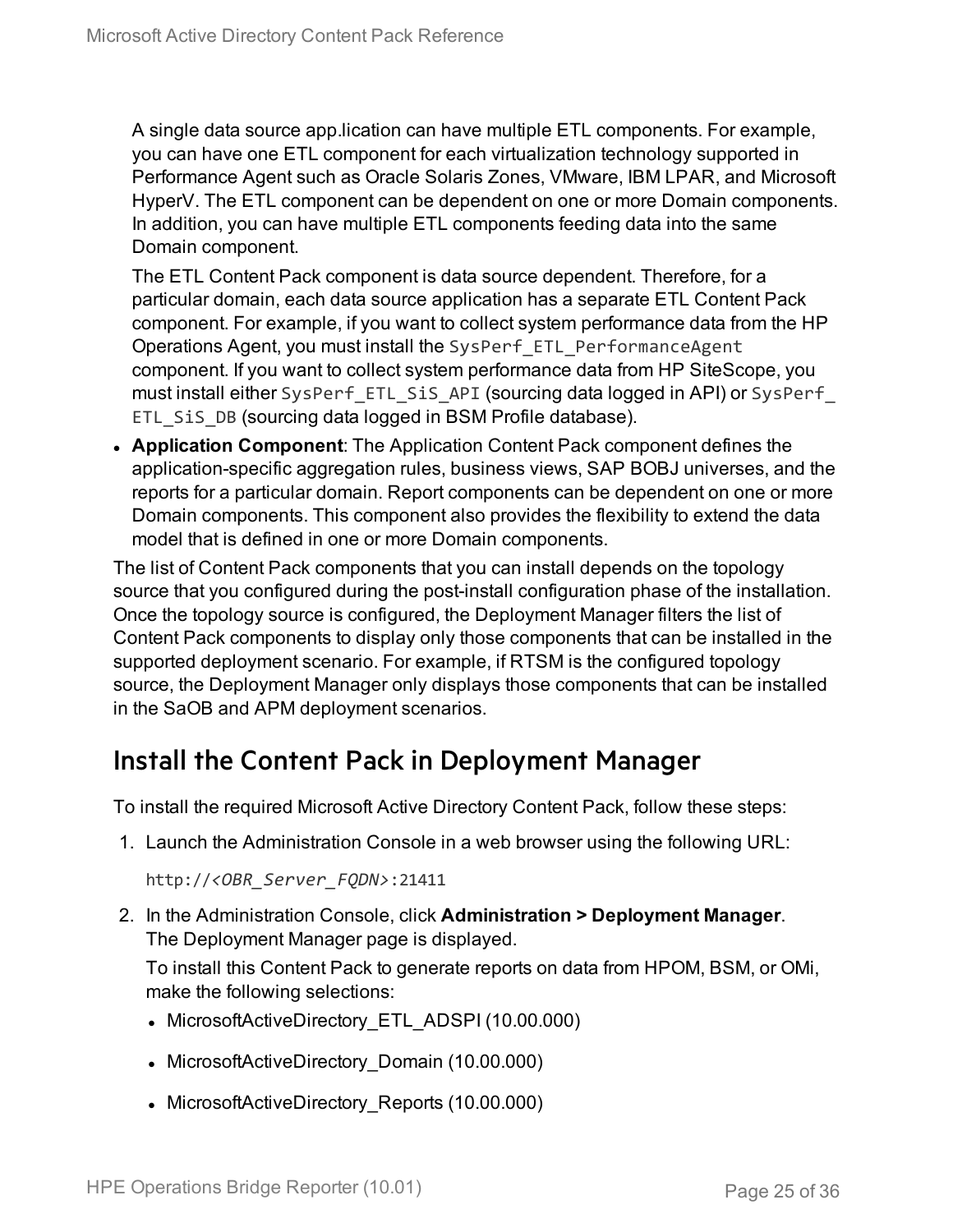**Tip:** Install the following dependent Content Packs (and their components) along with this Content Pack for it to function:

- Core
	- <sup>o</sup> Core\_Domain
	- <sup>o</sup> MSAppCore

**Note:** The dependent domain content pack get selected automatically, you have to select only the ETLs based on the topology source.

**Note:** For more details on ETLs, see *HPE Operations Bridge Reporter Content Pack Release Notes*.

3. Click **Install/Upgrade** to install the Content Packs.

The color of the status column changes for all the selected Content Packs. An Installation Started status appears in the **Status** column for Content Pack that is currently being installed. The Deployment Manager page automatically refreshes itself to display the updated status. Once the installation completes, an Installation Successful status appears. If the installation fails, an Installation Failed status appears.

**Note:** The timer service will be stopped automatically during install/uninstall/upgrade operation and will be started once the operation is complete.

4. Click the link in the **Status** column for more information about the installation process.

The Content Pack Component Status History window is displayed. It displays the details of the current and historical status of that Content Pack component's installation.

**Note:** During install/uninstall process, Deployment Manager does not allow you to interrupt the process. Instead, you must wait till the current process is complete before you can perform any other operations on the Deployment Manager page.

### <span id="page-25-0"></span>Uninstalling the Content Pack Components

Use the Deployment Manager utility to uninstall the Content Pack components.

To uninstall the Content Packs, follow these steps: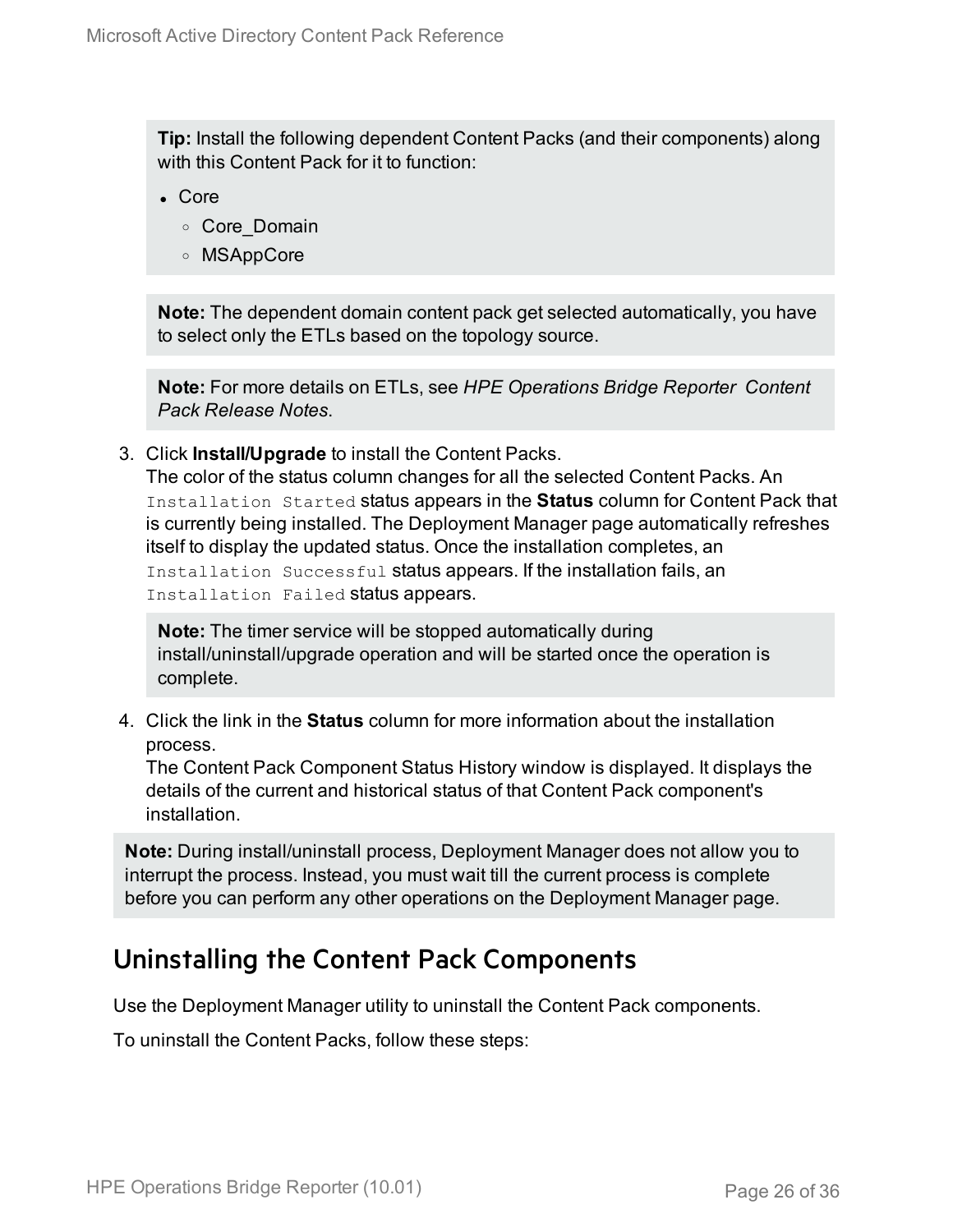- 1. Launch the Administration Console in a web browser:
	- a. Launch the following URL:

https://*<OBR\_Server\_FQDN>*:21412/

b. Type **administrator** in the **Login Name** field and password in the **Password** field. Click **Log In** to continue. The Administration Console page appears.

**Note:** If you use any other user account to access the Administration Console, make sure that the user account has administrator privileges.

2. On the left pane, click **Administration**, and then click **Deployment Manager**. The **Deployment Manager** page appears.

The Deployment Manager displays the Content Pack components that are installed in the supported deployment scenario. For the list of Content Pack, see, ["List](#page-15-1) of Content Pack and [Topology](#page-15-1) Views to Deploy " on page 16.

3. Click icon for the required Content Pack to be uninstalled. A summary message is displayed.

**Note:** At a time, only one Content Pack and its dependent Content Packs are uninstalled.

4. Click **OK** to uninstall the Content Pack. The uninstall status is displayed in the **Status** column.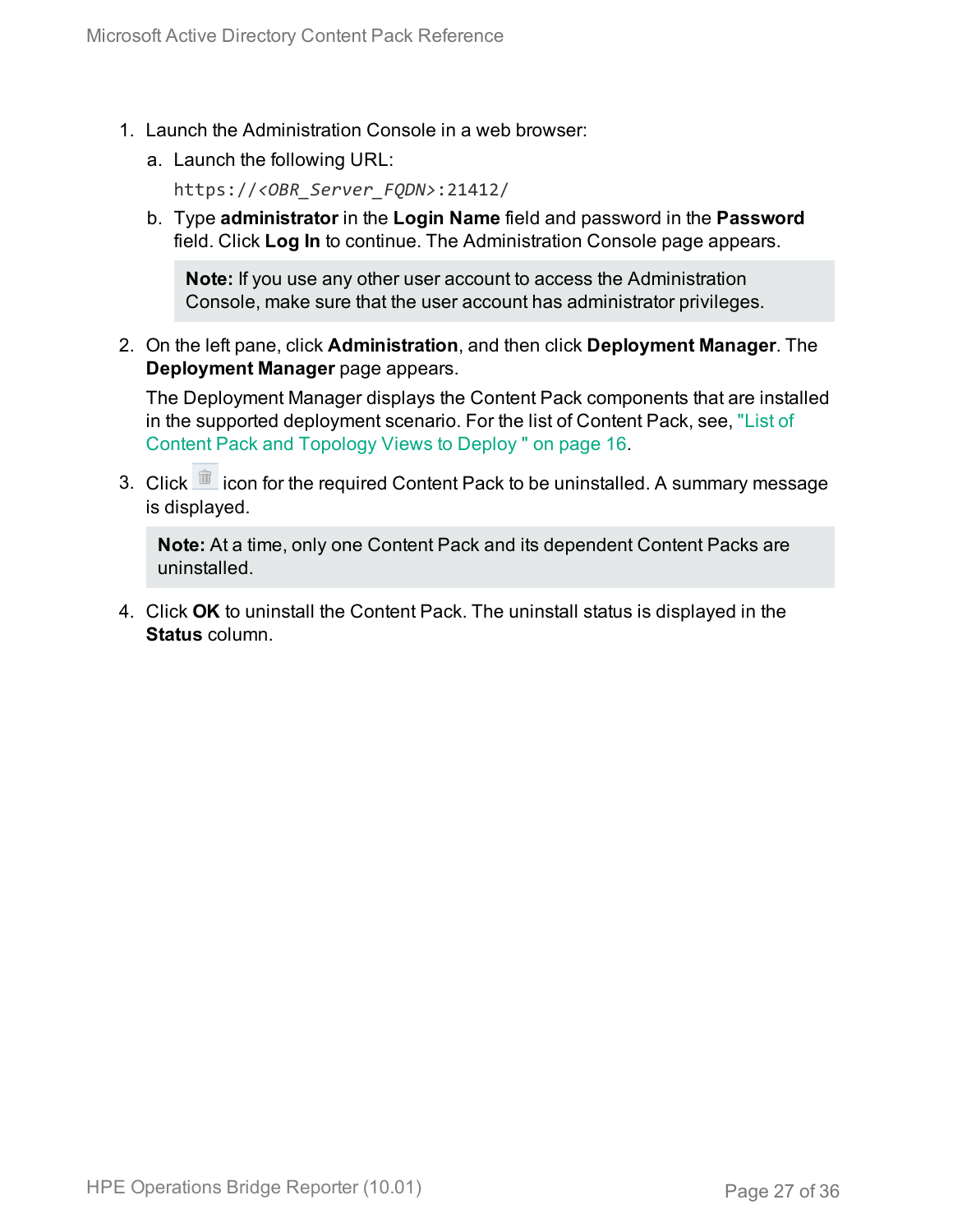## <span id="page-27-0"></span>Data Source Collection Configuration

After installing Microsoft Active Directory Content Packs, you must configure HPE OBR to collect required data from various data collectors. The data collectors work internally within the HPE OBR infrastructure to collect the data. Therefore, you cannot directly interface with these collectors. Instead, you can specify the data sources from where the collectors can collect the data through the Administration Console.

## <span id="page-27-1"></span>Configuring the HP Operations Agent Data Source

In the RTSM deployment scenario, you do not have to create new HP Operations Agent data source connections. Because, by default, all the nodes on which HP Operations Agent is installed are automatically discovered when the topology information is collected. These data sources or nodes are listed in the HP Operations Agent Data Source page of the Administration Console.

To view the list of HP Operations Agent data sources, follow these steps:

- 1. In the **Administration Console**, click **Data Source Configuration > HP Operations Agent**. The **HP Operations Agent Data Source** page appears.
- 2. To view detailed information about the HP Operations Agent data sources, click the Domain name or the number in the **HP Operations Agent Data Source Summary** table. The **HP Operations Agent Data Source Details** table appears.
- 3. To change the data collection schedule for one or more hosts, specify a polling time between 1 and 24 hours in the **Hrs** box in the **Schedule Polling Frequency** column.
- 4. Click **Save** to save the changes. A Saved Successfully message appears in the Information message panel.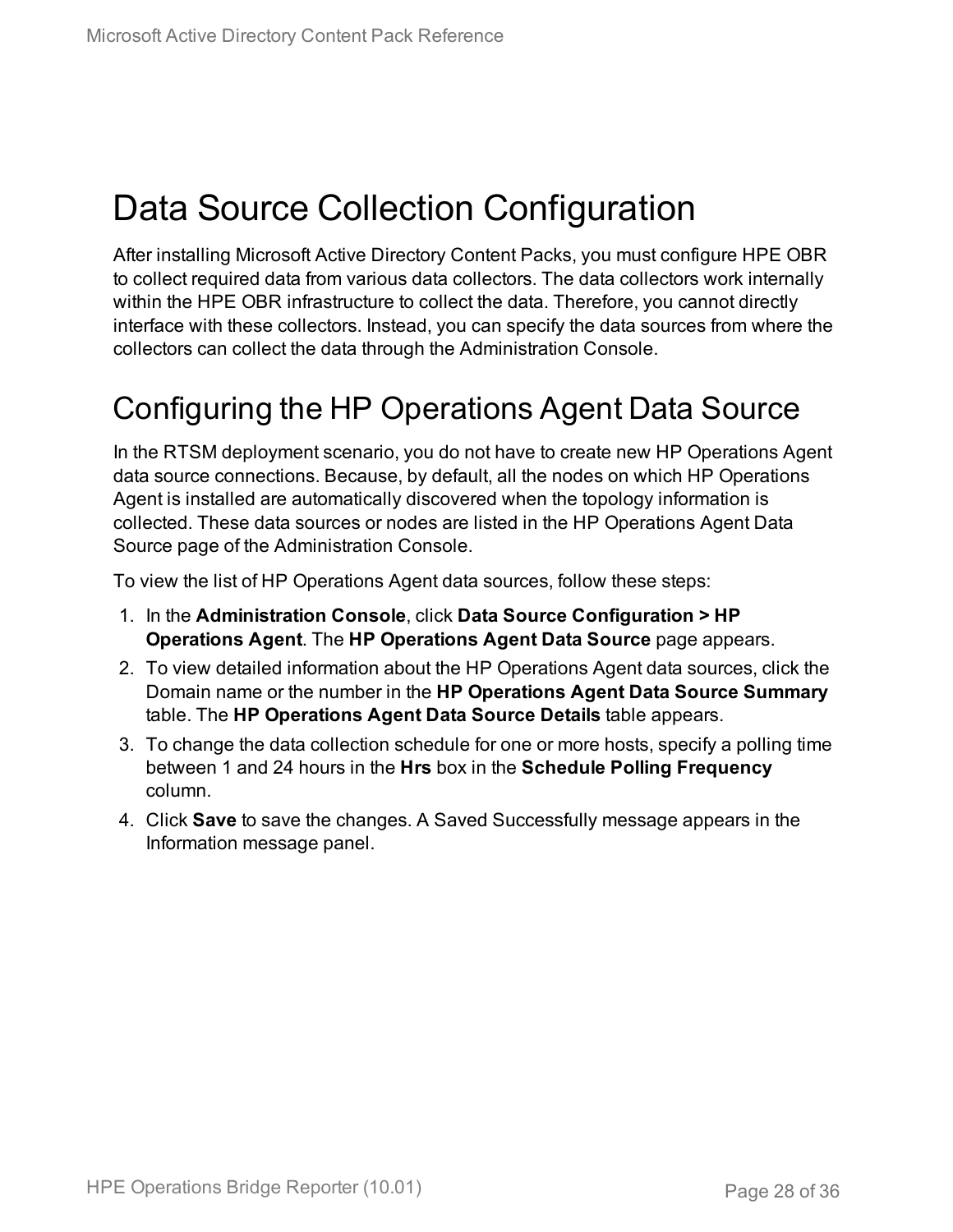## <span id="page-28-0"></span>Report Navigation

The Microsoft Active Directory reports are categorized into high-level Executive Summary and detailed reports. You can navigate from the higher-level reports to the detailed reports through the various cross launch and hyperlink features. For example, you may start with the AD Availability report for an overall picture of the health of the domain controllers and then navigate all the way to the detailed reports for specific information. Report navigation can vary depending on the use-cases around which these reports are designed.

The Microsoft Active Directory reports provide the following information:

- Data consistency across all Domain Controllers (DC)
- Global Catalog (GC) replication time and replication status
- Flexible Single Master Operation (FSMO) role transfer status for each role master
- CPU, memory, Directory Information Tree (DIT) disk, and log file disk utilization details for all DCs

#### **New Microsoft Active Directory Report**

The following is the new Microsoft Active Directory report:

<sup>l</sup> **DC Availability Details** - Displays the availability details such as up time, down time, unknown time, planned downtime, and excused downtime for the selected DCs for a given Business Service or Business View/Node group.

**Note:** This availability report presents the instance availability information for the application. This report should not to be used for uptime calculation.

| <b>Availability</b> | Color |
|---------------------|-------|
| < 90                |       |
| $> 90$ and $< 95$   |       |
| > 95                |       |

#### **Report Navigation**

The following diagram shows a possible way of navigating the reports: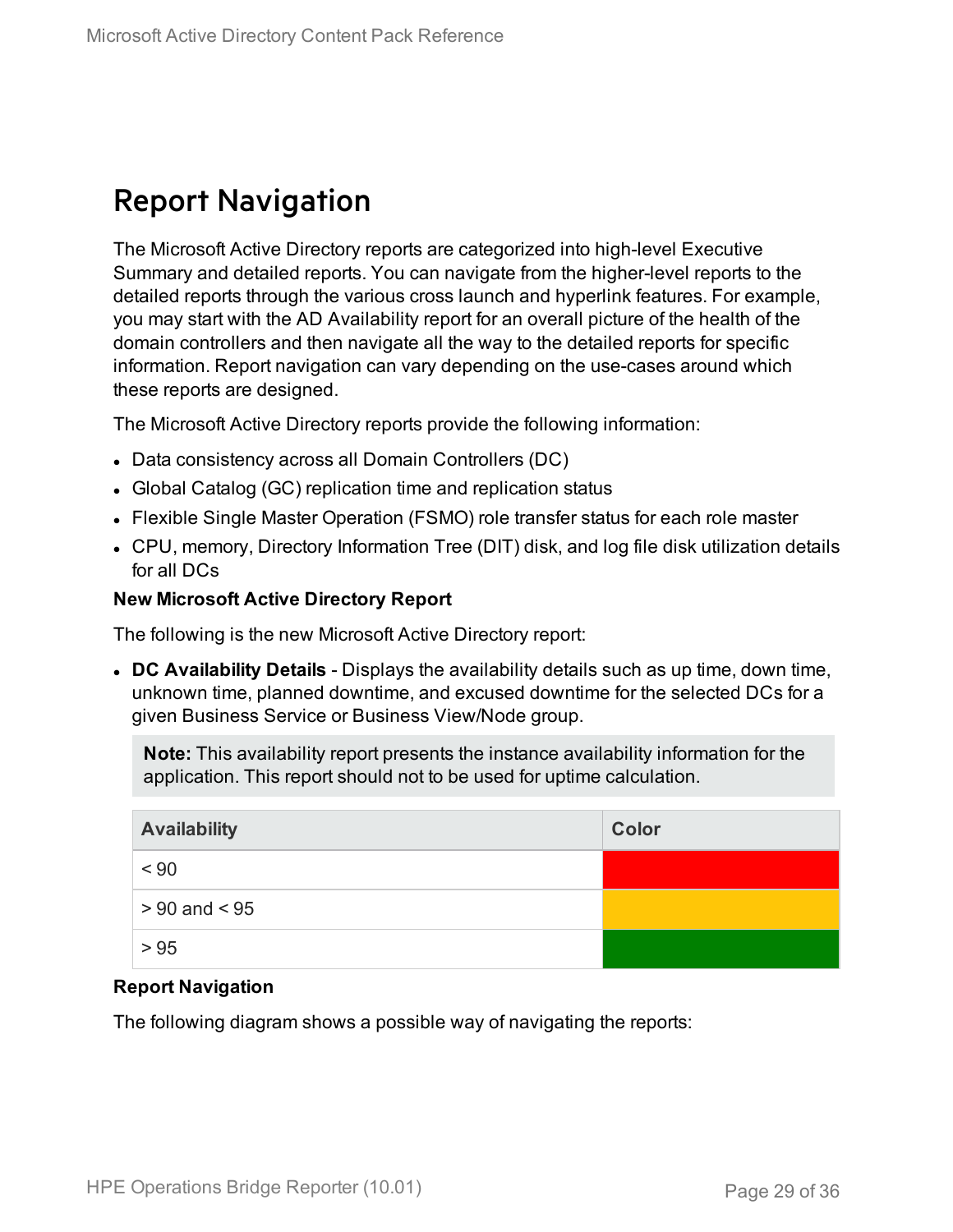

### <span id="page-29-0"></span>Use Cases

This section provides information on use cases for Microsoft Active Directory reports. The following table provides description, user, and report name for the use cases:

| <b>Description</b>                                                                                                        | <b>Report</b><br>Category | <b>Report Name</b>              |
|---------------------------------------------------------------------------------------------------------------------------|---------------------------|---------------------------------|
| To view availability of Domain Controller system over<br>a period of time                                                 | Executive<br>Summary      | <b>AD Availability</b>          |
| To view history of FSMO role movement across<br>multiple Domain Controllers over a period of time                         | Executive<br>Summary      | <b>FSMO Role</b><br>Holder      |
| To view resource (CPU, Disk) usage of the Domain<br>Controller along with the forecast values of resource<br>usage        | Performance               | <b>DC Capacity</b>              |
| To view the health of a Domain Controller from the<br>perspective of CPU, memory and disk usage over a<br>period of time. | Performance               | DC Health                       |
| To view the replication latency of domain controller<br>over a period of time                                             | Performance               | DC - GC<br>Replication<br>Delay |
| To compare various parameters of selected domain<br>controllers over a period of time                                     | Adhoc                     | AD Adhoc<br>comparison          |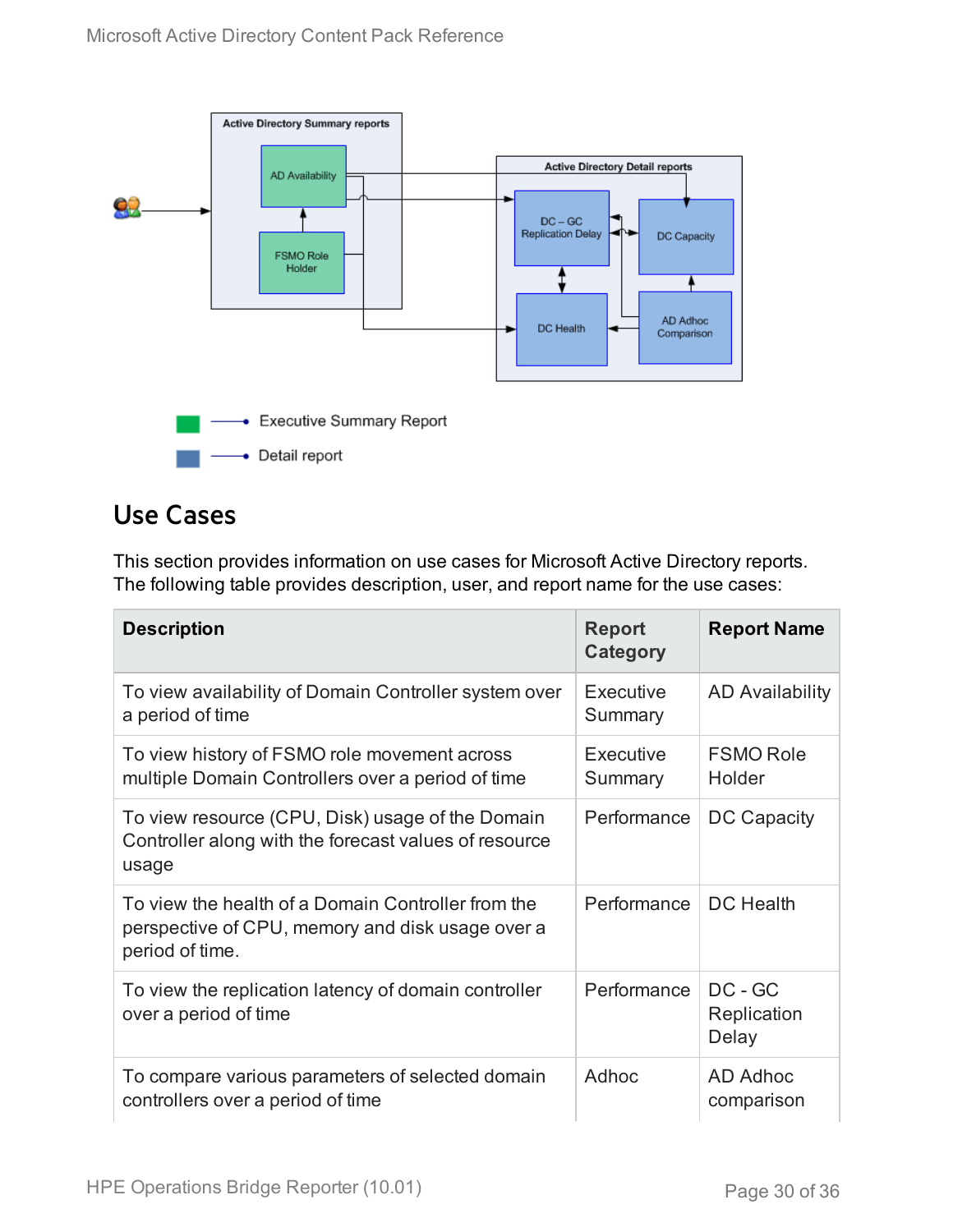| <b>Description</b> | <b>Report</b><br>Category | <b>Report Name</b> |
|--------------------|---------------------------|--------------------|
|                    |                           | Delay              |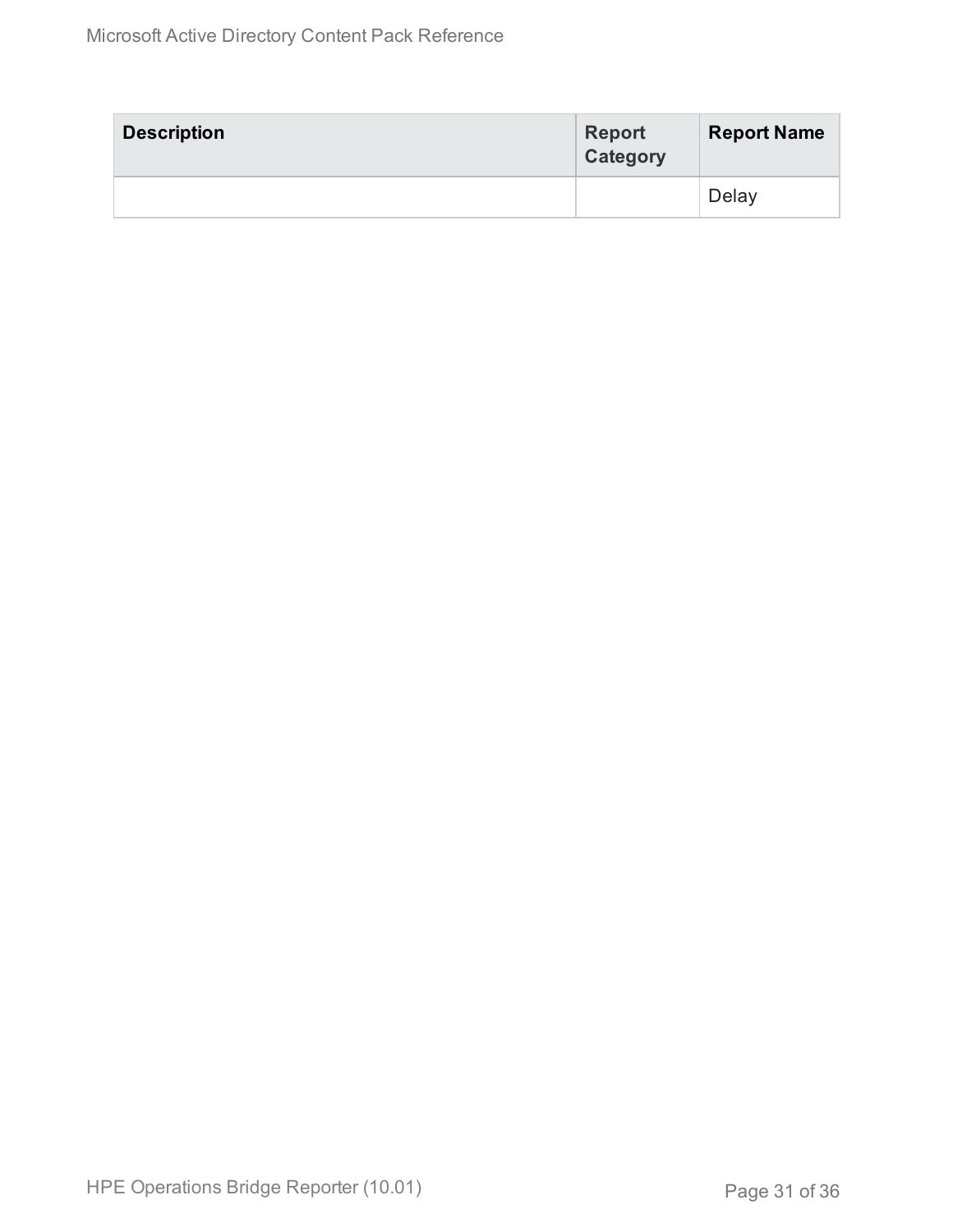## <span id="page-31-0"></span>Appendix

This section provides information on Appendix A: [Terminology,](#page-31-1) [Calculating](#page-33-0) Microsoft Active Directory Instance [Availability](#page-33-0) and Metric [Mapping](#page-34-0) for Reports.

### <span id="page-31-1"></span>Appendix A: Terminology

**Business Service:** Any service created in BSM Run-time Service Model (RTSM) and is part of your business, such as the online banking service or email service.

**Business View:** A view deployed on BSM RTSM that provides the topology information of the configuration items in your IT environment.

**Node Groups:** Group of managed nodes defined by users or available by default in HP Operations Manager (HPOM) to classify as specific organizations or entities within the enterprise. OBR uses the node groups from HPOM for its topology information.

**Average DC Availability:** The average percentage of time the DCs are available for authentication purposes.

**Average DC Bind Time:** The average time, in seconds, that the DCs take to respond to a bind request from other DCs.

**Average DC Query Time:** The average time, in seconds, that the DCs take to respond to a query request.

**Average GC Availability:** The average percentage of time the GC is available for authenticating the DCs that are installed in the domain.

**Average GC Bind Time:** The average time, in seconds, that the GC takes to respond to a bind request from DCs.

**Average GC Query Time:** The average time, in seconds, that the GC requires to respond to a query.

**Domain Controller:** Name of the domain controller (DC) that holds the FSMO role (FSMO holder name).

**FSMO Role Name:** Name of the FSMO role assigned to the DC.

**Time Stamp:** Date and time when a FSMO role is seized or transferred from one role to another.

**Status:** Status of role movement. The displayed value can either be ACQUIRED or LOST.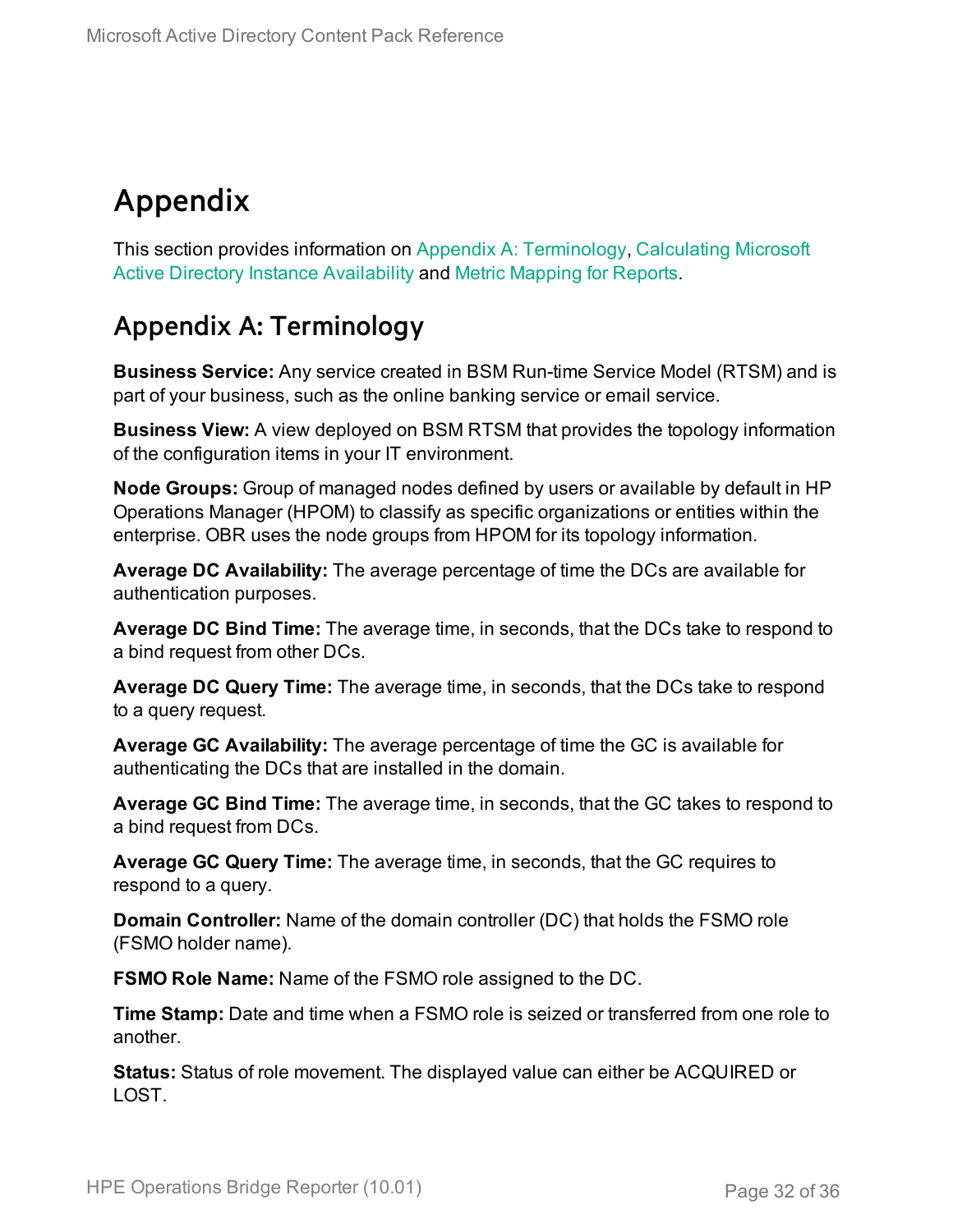**Average Replication Latency:** The average replication delays, in milliseconds, occurring per GC server for the selected DC(s).

**Minimum Replication Latency:** The minimum replication delays, in milliseconds, occurring per GC server for the selected DC(s).

**Maximum Replication Latency:** The maximum replication delays, in milliseconds, occurring per GC server for the selected DC(s).

**Average Disk Queue Length:** The average disk queue length of the drive hosting the DIT database.

**Average DIT Disk Space:** The average disk space, in megabytes, of the DIT database that is used for storing the DC data.

**Average Logfile Disk Queue Length:** The average disk queue length of the drive hosting the DC log file.

**Average Logfile Disk Space:** The average size, in megabytes, of the disk that stores the DC log file.

**Average LSASS CPU Utilization:** The average percentage of CPU used by the Local Security Authority Subsystem Service (LSASS) process.

**Average LSASS Working Set:** The average number of memory pages used per unit of time by the LSASS process that is running on the selected DC.

**Average DIT Disk Full %:** The average percentage of space used on the drive that is hosting the DIT database.

**Average Log File Disk % Full:** The average percentage of drive space that is used for hosting the DC log file.

**Average Working Set:** The average number of memory pages used, per second, by all recent processes running on the selected DC.

**Average Page Fault Per Sec:** The average number of page faults, per second, for all recent processes running on the selected DC.

**Average DIT Disk Queue Length:** The average number of operations pending against the DIT drive. When this number is higher than zero for a sustained period of time, it indicates that the DIT database is unable to handle the required amount of updates.

**Average DIT DB Disk Size:** The average disk size, in megabytes, of the DIT database that is used for storing the DC data.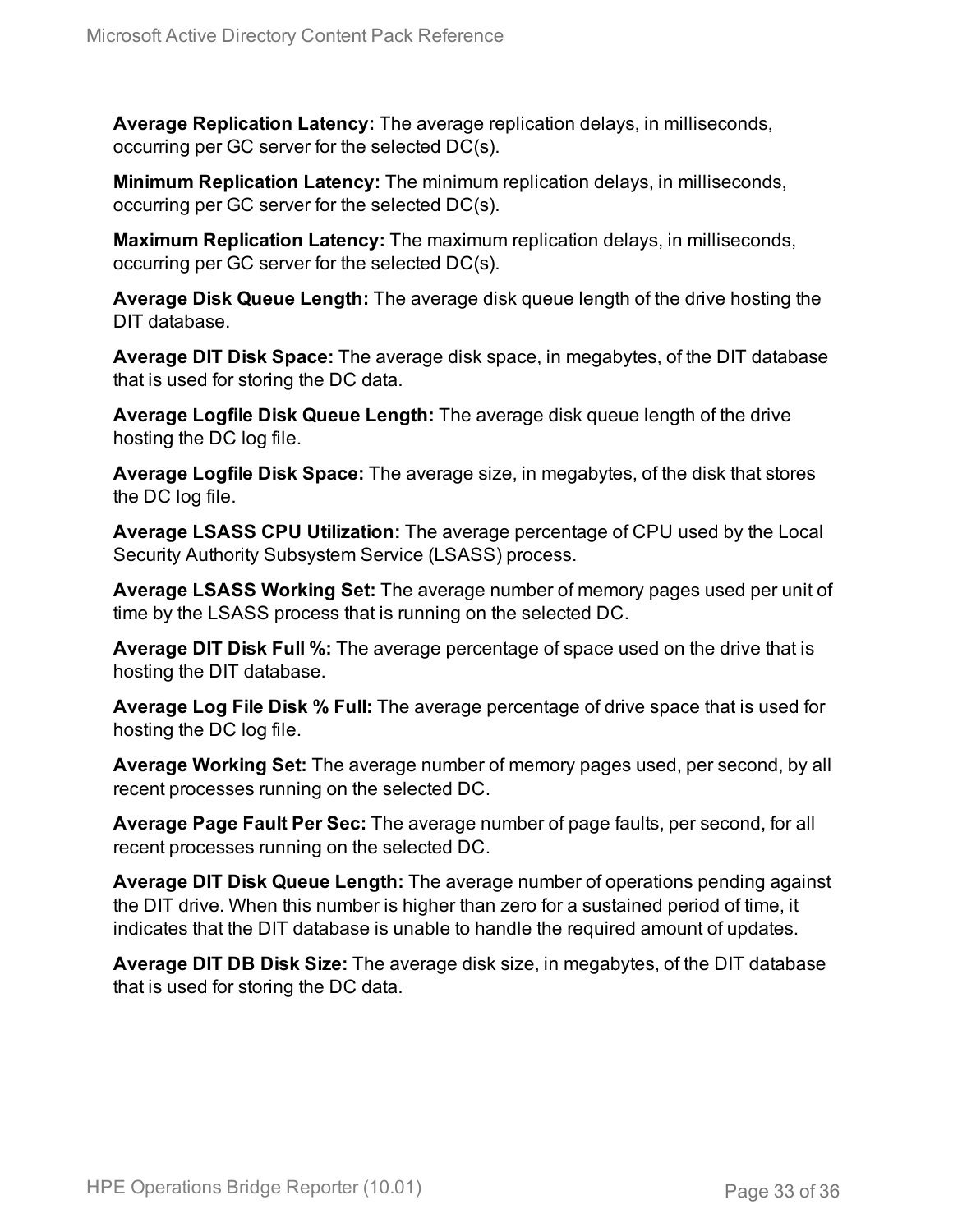### <span id="page-33-0"></span>Appendix B: Calculating Microsoft Active Directory Instance Availability

HPE OBR collects five-minute summary data for the Microsoft Active Directory from the HP Performance Agent. This data is in the form of status values as follows:

- Downtime—0
- $\bullet$  Uptime—1

The status values are stored in the rate table. The availability calculation procedure in HPE OBR uses this information to calculate the actual uptime, downtime, availability and unknown time values for 5 minute interval. The possible scenarios are as follows:

- If the status value is 1, the procedure interprets it as uptime. The procedure updates the uptime value as 5, and downtime and unknown time values as 0 in the rate table.
- If the status value is 0, the procedure interprets it as downtime. The procedure updates the downtime value as 5, and uptime and unknown time value as 0 in the rate table.
- If, for some reason, HPE OBR is unable to retrieve the status value for particular interval (12 records within an hour, that is, one record each for every five minutes), the procedure interprets it as unknown status. The procedure updates the uptime and downtime values as 0 and unknown time value as 5 in the rate table.

The availability calculation procedure for Microsoft Active Directory instances ensures that 12 records are available for every hour and each record would either represent uptime, downtime, or unknown time. Using this data, the actual uptime, actual downtime, availability and unknown times are calculated as follows:

<sup>l</sup> **Actual Uptime Percentage**

Uptime/(Uptime + Downtime)\*100

- <sup>l</sup> **Actual Downtime Percentage** [(Downtime /(Uptime + Downtime)]\*100
- <sup>l</sup> **Availability Computation**

[(Uptime + Planned Downtime + Excused Downtime)/(Uptime + Downtime)]\*100

<sup>l</sup> **Unknown Time Percentage**

[(Unknown Time)/(Uptime + Downtime + Unknown Time)]\*100

The availability procedure computes the planned downtime and excused downtime based on the configuration provided in the downtime XML file.

For more information on how to configure downtime, see *Configuring downtime in reports* section in *HPE Operations Bridge Reporter Online Help for Administrators*.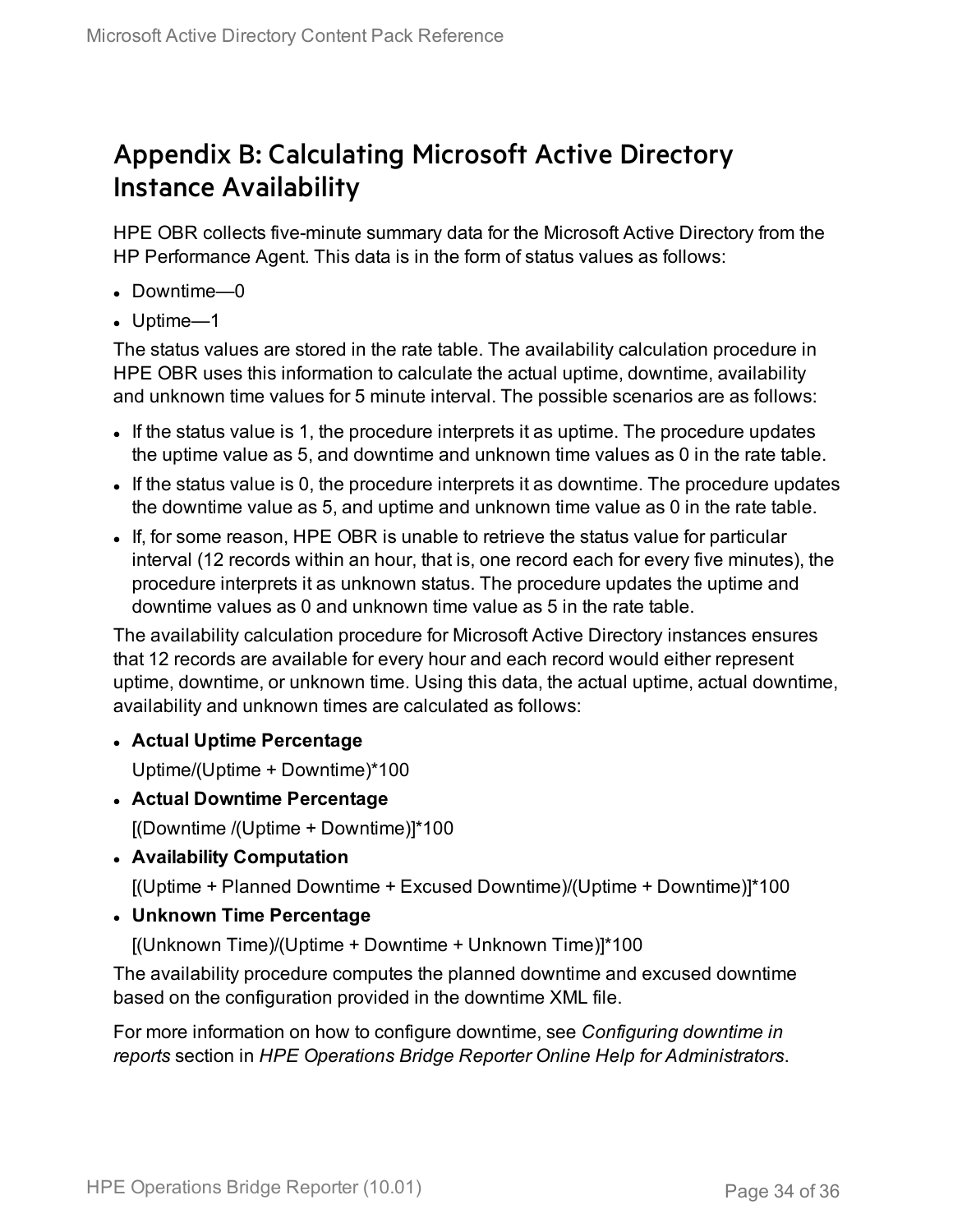### <span id="page-34-0"></span>Appendix C: Metric Mapping for Reports

HPE OBR provides a utility to generate metric flow documents. The utility has strong filtering capabilities and generates the metric flow documents in HTML format. These HTML output files can then be saved in Excel for further filtering and metric tracking.

To generate the metric flow documents, follow these steps:

1. Run the utility using the following command:

#### **On Windows:**

```
%PMDB_HOME%\bin\shr_utility -flow -dir %PMDB_
HOME%\packages\ActiveDirectory
```
#### **On Linux:**

\$PMDB\_HOME/bin/shr\_utility -flow -dir \$PMDB\_ HOME/packages/ActiveDirectory

The command generates multiple HTML output files in the current directory.

2. Open the HTML output file in Excel.

You can apply combination of filters to compare and track a particular metric(s).

**Note:** The output file in Excel format is published for some of the Content Packs. You can download the files from the following URL:

<https://hpln.hp.com/node/24267/attachment>